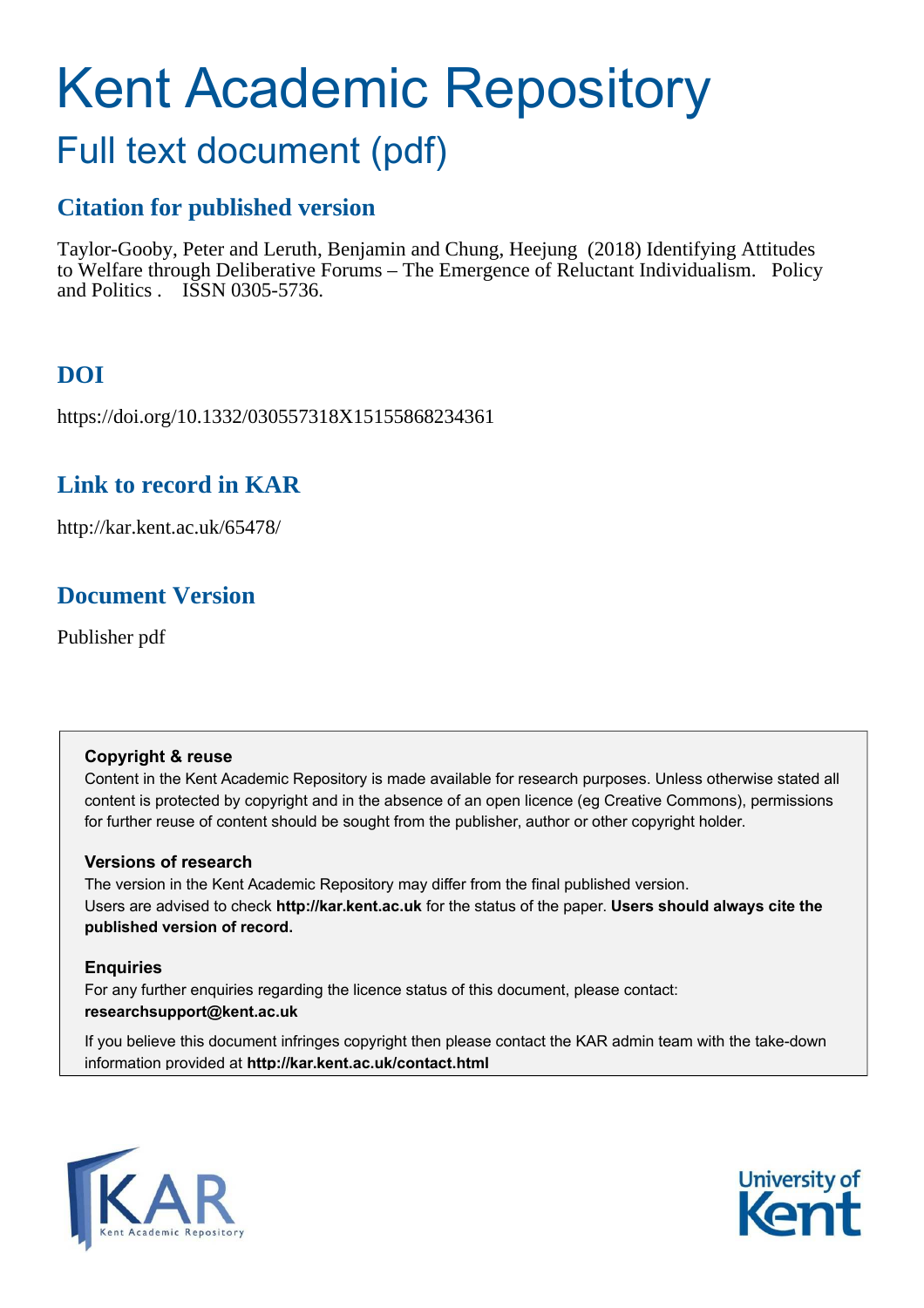*Policy & Politics* • vol x • no x • x–x • © Policy Press 2018 • #PPjnl @policy\_politics Print ISSN 0305 5736 • Online ISSN 1470 8442 • https://doi.org/10.1332/030557318X15155868234361 Accepted for publication 15 December 2017 • First published online 12 January 2018



### **Identifying attitudes to welfare through deliberative forums: the emergence of reluctant individualism**

 Peter Taylor-Gooby, P.F.Taylor-Gooby@kent.ac.uk University of Kent, UK

Ben Leruth, Benjamin.Leruth@canberra.edu.au University of Canberra, Australia

> Heejung Chung, h.chung@kent.ac.uk University of Kent, UK

This article uses deliberative forums to examine attitudes to UK welfare futures. It makes methodological, empirical and theoretical contributions to the ield. We demonstrate the value of the approach, provide insights into attitudes, in particular about priorities and how people link ideas together, and show how the UK's neoliberal market-centredness its with enthusiasm for state healthcare and pensions, desire to close national labour markets to immigrants and approval of government interventions to expand opportunities for those who make the effort. Findings point to the strength of the work ethic and individual responsibility alongside a regret that major and highly valued state services appear unsustainable, the construction of immigrants as simultaneously a burden on provision and unfair labour-market competitors, and backing for the development of a 'new risk' welfare state through social investment. The study reveals the complexity of responses to current challenges in an increasingly liberal-leaning welfare state.

**key words** welfare state • austerity • social security • individual responsibility

#### **Introduction**

Welfare states faces severe social, political and economic pressures (Hemerijk, 2013; Kersbergen and Vis, 2014; Esping-Andersen, 1990; Taylor-Gooby et al, 2017). More specifically, indications of a decline in support for traditional state welfare services (Pearce and Taylor, 2013), anxiety about government capacity to provide adequate services in health, social care and pensions, stronger concerns about how welfare is assumed to weaken work incentives (Clery, 2016) and fears about a perceived failure of government to manage immigration (Migration Observatory, 2016) suggest pressures for change are strengthening, and indicate a shift away from the collectivist tradition towards greater individualism. In this context, better knowledge of people's attitudes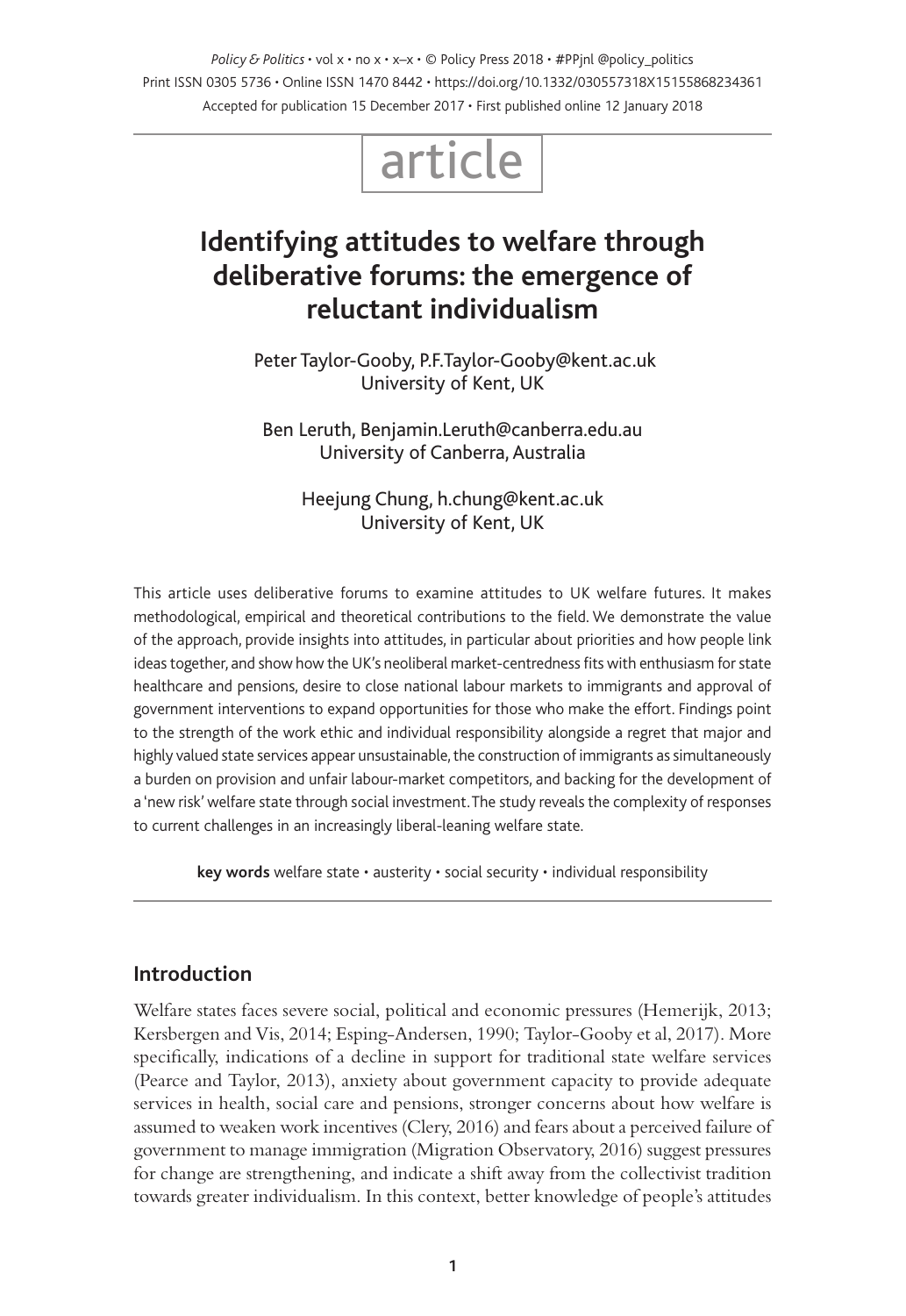to welfare and their priorities and how they are framed is of value (Svallfors, 2010; Larsen, 2008; Mewes and Mau, 2013).

This paper uses Democratic Forums (DFs) to investigate attitudes to the future of state welfare in the UK. It is part of a ive-country comparative project on which we will report in due course. DF methods are rarely used in attitude research, and not previously, as far as we know, in relation to welfare state futures. We seek to contribute in three areas: to method, by demonstrating the value of the approach, empirically, by using its capacity to explore the justifications that underpin the 'headline figures' of attitudes to welfare and theoretically by developing the free market individualist characterisation of UK welfare state ideology to include the notion of 'reluctant individualism'.

Most existing research on welfare attitudes relies on structured surveys based on individual interviews with a representative population sample. These studies are valuable in charting attitudes towards social policy, but sufer limitations when academic and expert preoccupations not shared by the general public receive excessive attention (Goerres and Prinzen, 2011).

DFs adopt a diferent approach (Carpini et al, 2005; Steiner, 2012; Elstub and McLaverty, 2014; Chambers, 2003; Taylor-Gooby and Leruth, 2018): a group of people meets for extended discussion of a topic over a period of time. A high degree of control is retained by the participants, who frame the issue and pursue discussion as they see it with only light-touch moderation. The method is typically used in consultations on difficult policy issues (Wakeford and Singh, 2008; Renn, 2008: ch 8; Elstub, 2015). Here we use DFs rather diferently, as a research tool to gain new insights into welfare attitudes. DFs do not permit the degree of statistical representativeness often achieved by sample surveys but rather complement them. In particular they provide insight into the priorities that people recognise and the way specific themes are understood to link together.

The five sections of the article cover: pressures on the UK welfare state, in particular the trend towards greater market-centred individualism, the contribution of DFs and conventional attitude studies to understanding what people want and expect from the welfare state in the future, our method, our findings and discussion and conclusion.

#### **Pressures on the welfare state and the attitudinal response**

Many commentators agree that welfare states face severe economic, social, demographic and political pressures. These challenges raise the question of how far the future of the welfare state will resemble the past and direct our attention to understanding people's attitudes and priorities.

Social class solidarity made an important contribution to the development of welfare states (Baldwin, 1990; Marshall, 1950; Korpi, 1983; Ofe, 1984). Recent developments at a structural level have fractured the traditional welfare alliances. The transition from industrial to post-industrial society, the emergence of a more post-industrial and globalised political economy and the decline of the labour movement have shifted the balance between capital and labour on which the welfare state compromise rested (Iversen and Wren, 1998; Scharpf and Schmidt, 2000). The traditional redistributive settlement has become more unstable.

Welfare states have come under strain during the past three decades from demographic change, rising aspirations (Glennerster, 2009) and labour market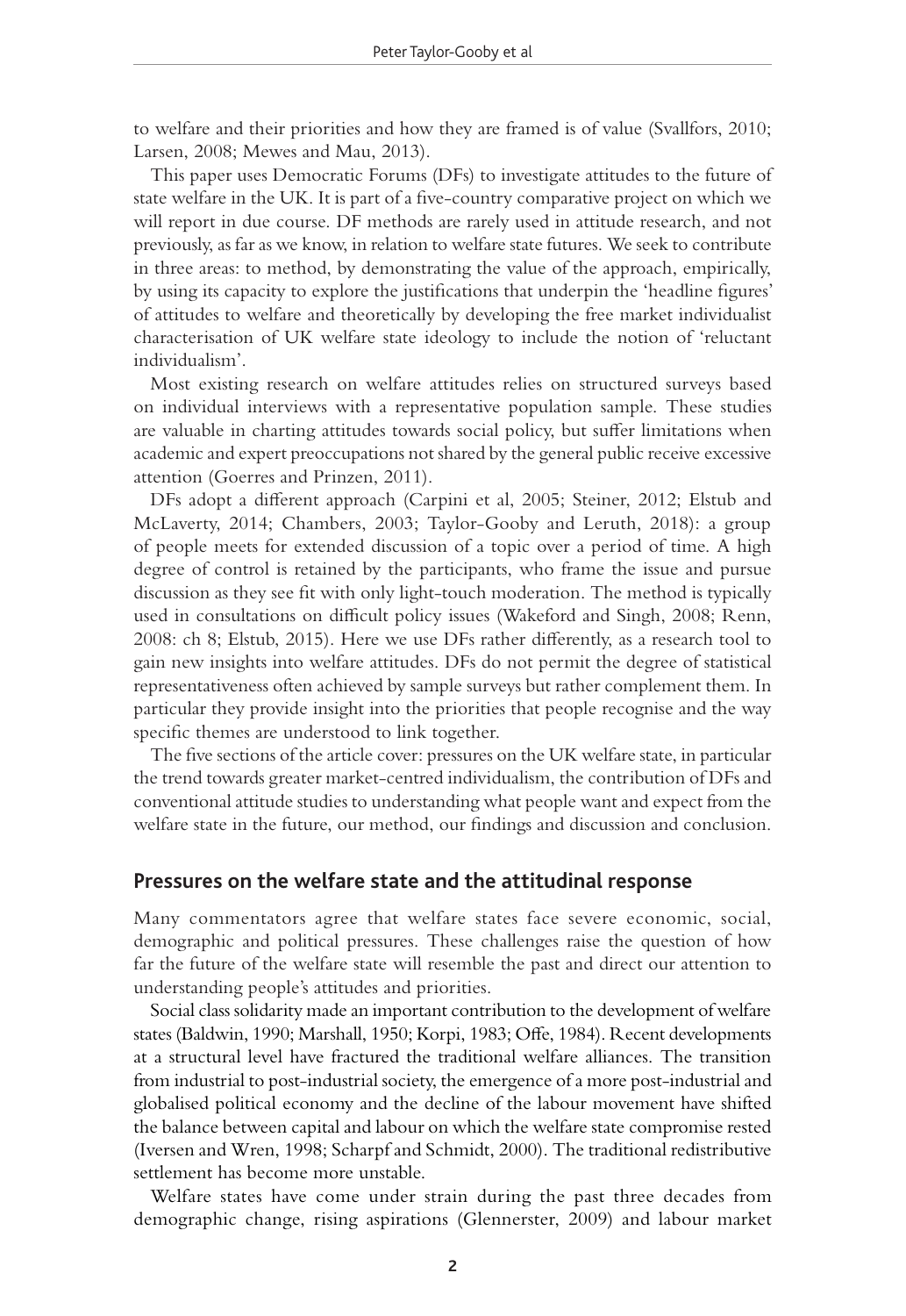change, particularly as more women move into full-time employment and skills play a stronger role in determining opportunities (Taylor-Gooby, 2004). These factors generate demands for childcare and for state support as wages and opportunities at the bottom stagnate (Green, 2006). These trends are markedly insistent in the UK. Most commentators expect them to continue into the future and to grow more pressing (Pierson, 2001; Hemerijk, 2013; Van Kersbergen and Kees, 2014; Taylor-Gooby et al, 2017). The Great Recession from 2007 and subsequent stagnation exacerbate the problem of funding services (Gough, 2011).

At the level of politics, the 'fanning out' of inequalities (Atkinson, 2007) and tensions between immigrants and established populations over access to welfare state resources create further division (Alesina and Glaeser, 2004; Triandafyllidou et al, 2011; Van der Waal et al, 2013). A new populist politics erodes trust in government as welfare provider (Kriesi et al, 2012).

Interests, values and institutions are all relevant to attitudes (Chung and Meuleman, 2017) and in all three areas there is a notable shift towards individualism. The 'new politics of welfare' school argues that interest cleavages are becoming more complex as new concerns gain importance alongside class. These divisions are reinforced by the rise of welfare chauvinism and disillusion with government, particularly on the part of those who feel left behind by globalisation and economic changes (Kriesi et al, 2012; Teney et al, 2013; Hobolt, 2016). The growth of more individualist, less solidaristic values is shown by the greater suspicion of unemployed people, concerns about immigrants as labour-market competitors and the declining support for redistribution and for benefits for unemployed people and the low-waged (Larsen, 2008; Clery, 2016; Pearce and Taylor, 2013; Baumberg et al, 2012; Baumberg-Geiger et al, 2017). Concurrently, private provision is gradually expanding (Hemerijk, 2013).

The UK is often seen as a liberal-leaning welfare state (Esping-Andersen, 1990) committed to a strong role for the market and for individual rather than state responsibility (Mau, 2015), and to targeted welfare provision (second highest in the EU in means-tested proportion of spending: Eurostat, 2017). Recent policy issues include relatively low unemployment but high inequality and high poverty rates, major tax cuts and cuts on social care and benefits, while seeking a balanced budget and the diferential loading of spending cuts onto the working age population (Lupton et al, 2016). These features correspond to neoliberal commitment to a free market and individual responsibility. In addition, immigration from the EU and elsewhere is high on the political agenda at the time of the fieldwork (Mewes and Mau, 2013) with a repeated government promise to reduce the rate from 'the hundreds to the tens of thousands' (Telegraph, 2010). More generally the UK faces escalating pressures on social spending. First, population ageing is expected to increase demands for pension spending (from 5.0 per cent of GDP in 2013-14 to 7.4 by 2043–44), reinforced by the triple lock on pensions and only partly ofset by pension age rises and cuts in short-term and disability benefit spending (from 6.8 GDP to 6.2 per cent) (OBR, 2014, Table 3). Second, NHS spending is expected to rise from 7.3 to 7.6 and social care from 1.1 to 1.9 per cent of GDP in the period, partly offset by a 0.9 per cent GDP fall in education spending (OBR, 2015, Table 3.6). Whether these spending increases will be sufficient to sustain adequate services is unclear (King's Fund, 2017). Other concerns refer to long-term productivity within both state services and the broader economy (ONS, 2017).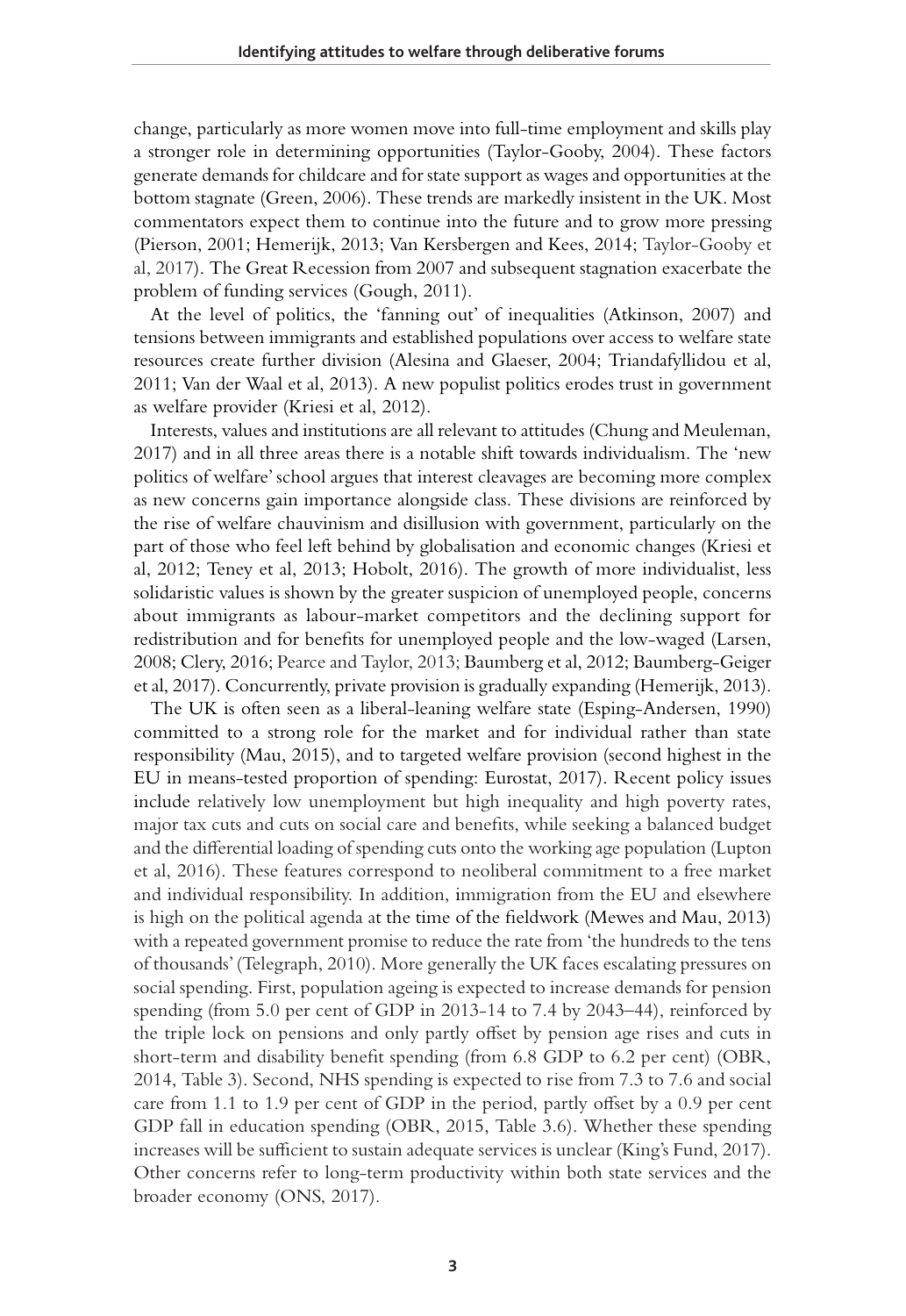In such a setting the main expectations in relation to attitudes are: an assumption that individuals should be, as far as is possible, independent, providing for themselves through work or property, that entitlement should be strictly limited to proven need, and that progressive taxation or redistribution should be rejected. The authoritative British Social Attitudes (BSA) survey (NatCen, 2017) generally endorses the work ethic and antipathy to progressive tax but shows two things: an entrenched division between support for the major-spending mass provision areas of state welfare (healthcare and pensions) and devaluing of those targeted towards the smaller groups of working age population (unemployment benefit and low-wage support); and a desire to restrict immigration (Blekesaune and Quadagno, 2003; Reeskens and Van Oorschot, 2017). At first sight, both these attitudes cut across neoliberal rejection of all state provision and approval of an open and free market in labour. In addition, a 'thermostat' theory is often applied to attitudes to unemployed benefits: as labour market conditions deteriorate the public becomes more sympathetic and vice versa (Curtice, 2010). At the time of the study however, attitudes seemed to be moving away from this logic. Despite benefit cuts, attitudes to claimants had hardened (Clery, 2016).

These comments lead to four research questions:

- 1. To what extent do attitudes in the UK follow an individualist market logic?
- 2. How do attitudes to immigration fit in?
- 3. How does this relate to attitudes to mass services like the NHS and pensions?
- 4. What are the expectations about welfare state futures?

#### **Deliberative forums and other methods of investigating attitudes**

Almost all research on welfare attitudes is based on quantitative analysis of structured sample surveys, the great majority on data from four surveys: the European Social Survey, the International Social Survey Programme, the World Value Survey and the European Values Study (see Svallfors, 2010), and nationally the UK BSA survey (which carries modules for the above surveys) used as a comparator for the qualitative work in this paper. There is a small body of work using focus groups (for example Burckhardt et al, 2011; Taylor-Gooby and Martin, 2010). These methods have substantial strengths and the quantitative work in particular has stimulated a growing body of academic research by generating and making available cross-nationally comparable data.

The quantitative approach finds it difficult to explore issues that are not contained within the prior assumptions of the researcher. It has a limited capacity to examine reasoning processes or the meanings individuals attach to particular concepts. Questions are typically answered through choice between pre-coded categories, with the risk of misunderstanding the language and that respondents may have no strong opinions on the issue or answers to meet what they understand as the interviewer's expectations (Goerres and Prinzen, 2011). Discursive and interactive rather than pre-structured methods are better equipped to capture attitudes about complex issues which people may not have thought through and on which their conceptual framing may difer from that of the experts who designed the questionnaire.

Focus groups allow individuals to express their opinions within a moderated group discussion of 45 minutes to one hour on a particular subject, typically according to a set of sub-themes listed in the moderators' topic guide. The procedure allows people to describe, share and debate meanings, but provides limited opportunities to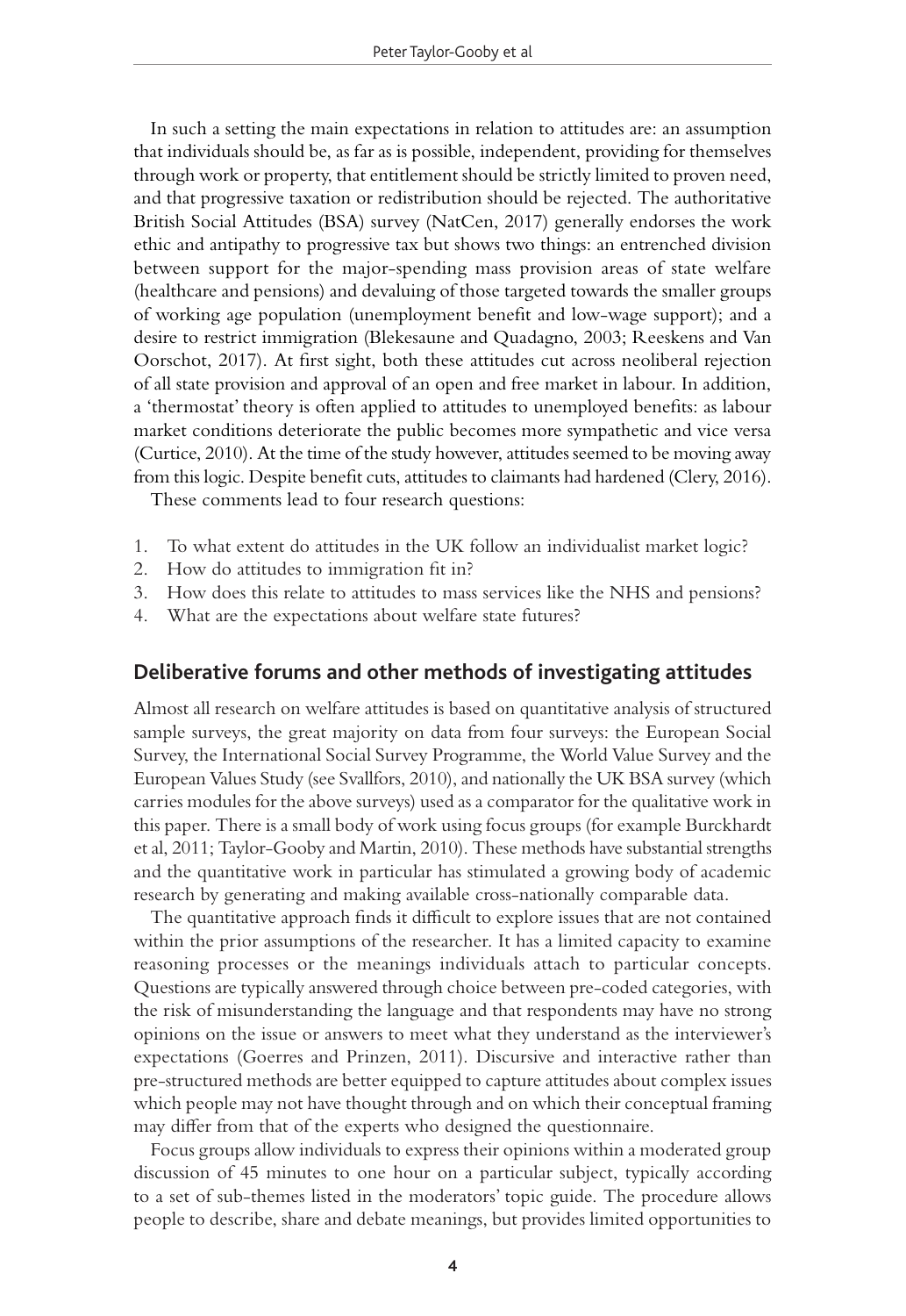develop them or to move away from the initial topic (Finch and Lewis, 2003). The DF approach seeks to re-balance control over data-gathering between participants and researchers. The topic is usually defined broadly and shaped by the participants rather than by a facilitator. Typically, there is a degree of light-touch moderation, in order to keep the discussion to a broad theme, but no predeined topic guide or schedule. The discussion is framed by participants, and researchers play a more passive role. There may be injections of relevant information, but these are typically provided in response to requests from the group and are prepared by independent experts who are available for cross-examination. The assumption is that people experiencing an issue are the best experts on their own understanding of it (Wakeford, 2007; Wakeford and Singh, 2008; Narayan, 2000). The group may be asked to agree a report to provide a focus and point to the discussion.

Political and social scientists have become interested in this method for two reasons. First, conceptions of democracy have shifted away from that of a system for managing consent from a largely passive electorate to one of democracy as an active institutional framework for promoting more widespread deliberation and citizen engagement (Moufe, 2009; Chambers, 2003; Carpini et al, 2005; Dryzek, 2010). Second, some social psychologists have moved away from a positivist understanding of attitudes as original to an independent individual to one which sees them as social constructs, developed through interaction and expression in debate (Brown, 2011). From this perspective, interview responses in structured surveys are inevitably shaped by the interaction between a researcher and an interviewee. Conversely DF discussions are the product of a group interaction between naïve citizens.

The strengths of DFs are that they allow participants greater control over the way in which issues are defined and discussed than do structured surveys or, to some extent, than one-hour focus groups organised round a schedule of topics to which the moderator directs contributions. The approach requires that participants maintain an atmosphere of mutual respect, so that all points of view can be included and members are encouraged to participate. They allow researchers to examine the unprompted priorities of individuals in a broad topic-area.

These strengths entail corresponding weaknesses. DFs are too small to permit fully representative sampling and so offer an imprecise guide to the pattern of opinions across the population. They cannot be directed to consider specific aspects of an issue according to a researcher's system of priorities. They are best deployed in collaboration with other methods.

In this project we examine a general issue of considerable importance (attitudes to the medium-term future of the welfare state), where a number of factors interact to inluence change and where popular understanding of current developments and of how they afect people's interests will have an impact. The studies referred to in the previous section show that many people feel concerned about the impact of immigration, the future of the labour market and the extent to which government policies are supporting their interests. Uncertainty is exacerbated by a growing distrust of politicians and experts (Rothstein, 2005; Ipsos-Mori, 2016). For these reasons DFs offer an appropriate methodology for the work. DFs and the similar democratic polls (Fishkin, 2011) have been used in consultation exercises (Renn, 2008; Steiner, 2012) but not, as far as we know, in welfare state attitude research.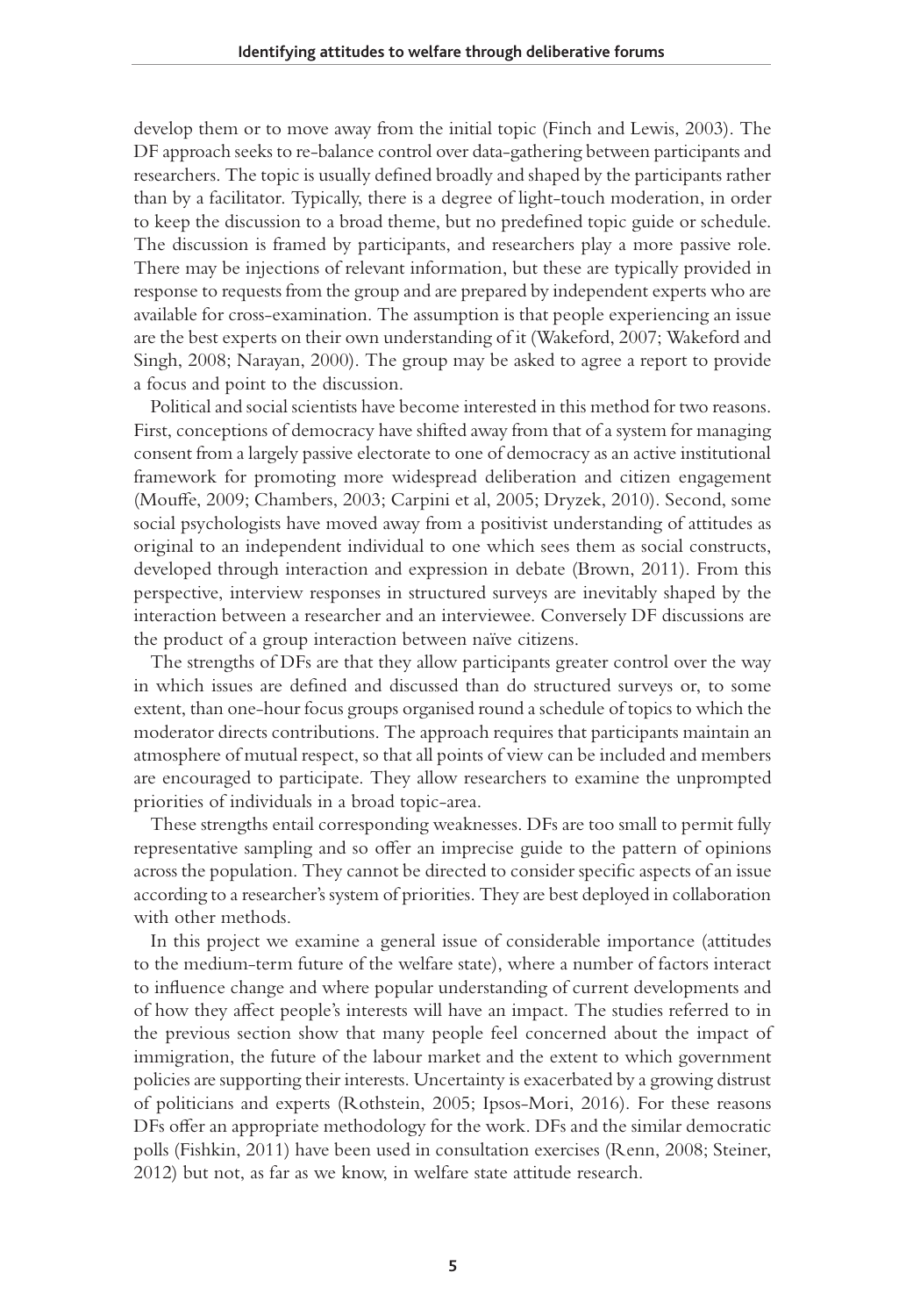#### **Method**

We carried out a DF exercise in Birmingham in late 2015, after the May general election had brought in an austerity-focused majority Conservative government at the time when Prime Minister Cameron was seeking to avoid a referendum on EU membership by renegotiating the UK's relationship with the EU.

Our UK research formed part of a five-country comparative study on which we will report in future work (Taylor-Gooby and Leruth, 2018). Participants were selected by a market research company with a screening questionnaire through door-knocking in contrasting areas. The group contained 34 people and achieved broad representation of the UK population by gender, age, family stage, ethnicity, work status and social class. All attended the full event and received a small inancial incentive. We also carried out a brief structured survey of the participants' attitudes to welfare state issues using questions taken from the 2008 ESS questionnaire immediately before and after the DF meetings to identify areas in which opinions shifted as a result of discussion. The meetings took place over two days spaced two weeks apart. They were a mixture of plenary sessions and break-out group discussions in three groups of 11 to 12 participants to facilitate interaction. Prior to the event, participants were informed that the overarching question to be debated was the following:

What should priorities of the UK government in this country be for benefits and services in 2040?

This question was phrased in general terms to facilitate broad discussion. A brief explanation of the full range of services and benefits provided by the welfare state was given.

The first one-day meeting consisted of a naïve discussion of the welfare state with no prior stimulus, so that participants could discuss and formulate themes which they considered most important. The five themes selected were (in preference order): immigration; resources and sustainability (which in practice led to discussion of inequality and redistribution); population ageing; unemployment (which led to wider discussion of labour market issues); and poor access to education and opportunity (which many participants related to immigration, labour market issues and weaknesses in government policy). We then departed from strict DF protocol to add the topic of gender issues to the discussion, because we had agreed that this would be a common theme in the cross-national study mentioned earlier. In practice, and surprisingly, most gender issues (other than issues surrounding lack of childcare and women's access to employment but including the gender pay gap) were seen as relatively unimportant by participants, despite their prominence in academic and policy debate.

The group was given the opportunity to request further information at the end of Day One. It asked for factual material on immigration, resources and public spending on welfare, unemployment, population ageing and access to educational opportunities. This was gathered from ONS sources, distributed by email between the meetings and introduced and discussed at the beginning of the second day.

The second meeting took place after a two weeks' gap, to give participants space to relect on the issues. Day Two was initially structured around the ive themes which formed the basis of the comparative study: immigration; income inequality; population ageing; unemployment and the labour market; and gender. The other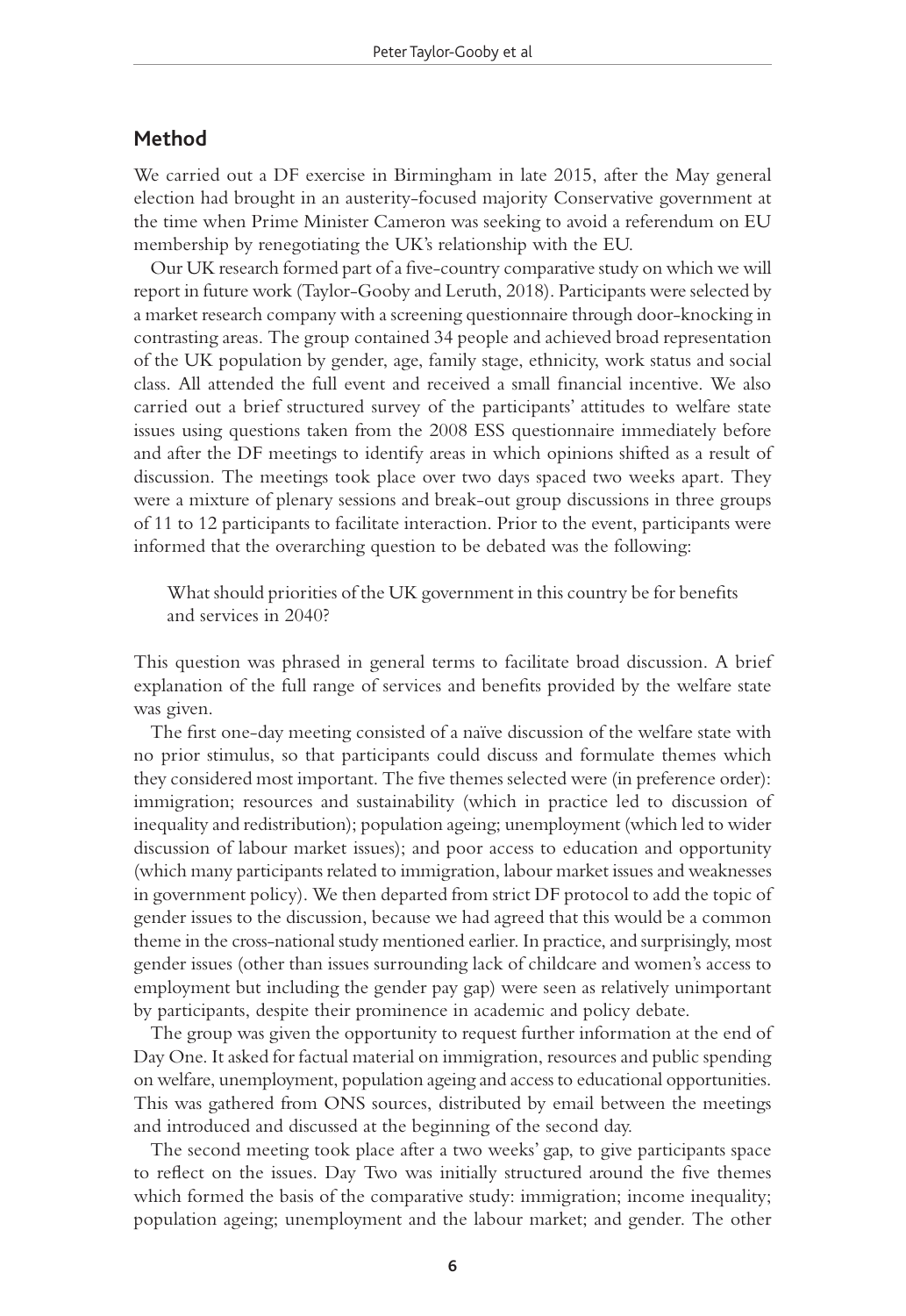issues identified by UK DF participants (resources and sustainability and education and training) emerged in the discussion of inequality and the labour market in any case. The themes of the research project corresponded fairly closely to those generated spontaneously in the irst day forum, apart from gender issues, but the stress by participants on resource problems and education as a pathway to opportunity may indicate strong concern about the former and high priority for the latter. The participants were asked to formulate policy recommendations on each of these themes, to ensure the discussion remained focused. Interactions were audio and video-recorded, with additional note-taking by three observers, so that all statements could be traced to specific individuals.

We coded the data in Nvivo starting from the five issue areas identified by participants, and then extending through iteration on the basis of topics emerging in the discourse. The questions of how a particular need should be addressed (by the individual, family, community, employer or the state), the extent to which people approved or disapproved of particular policies, the sources of evidence referred to, the justification for a particular argument, the level of conflict in the group and the extent of attitude change were included, making a final 21 codes.

#### **Findings**

The DFs provide a picture of attitudes to major changes facing the UK welfare state as our participants understood them and their desired policy responses. They also show how attitudes shifted (or failed to shift) as people discussed the issues. This is brought out in the comparison of the before and after surveys which summed up people's individual views either side of the DF experience. The most noteworthy shifts are in relation to income inequality (more find it acceptable), welfare state financing (support for NHS and pensions but less confidence in sustainability) and immigration (stronger anti-immigrant sentiment). Attitudes correspond broadly to the BSA. In the first two areas broadly speaking they reinforce the neoliberal agenda: majorities emphasise the work ethic and individual responsibility and see government as unable to provide decent services as time goes on.

#### *Welfare state and the work ethic*

Spending on those of working age and especially unemployed people was perhaps the most important issue raised in relation to the future sustainability of the welfare state. In reality benefits for unemployed people account for some 2 per cent of spending, for people on low incomes 17 per cent, for children 18 per cent, for disabled people 18 per cent and for pensioners 45 per cent (IFS, 2014). Despite the fact that these statistics were presented in the stimulus material, most people stuck to their belief that unemployment benefits make up a very large proportion of welfare spending. Many of the participants expressed strong stigmatic beliefs about benefit abuse by unemployed people, following a neoliberal denigration of state welfare.

'Every time you drive past the Jobcentre on sign-on day they are outside standing with cans of beer at 10 o'clock in the morning.' (P-51)

A benefits cap (at 25 per cent below average wage levels) was also strongly supported: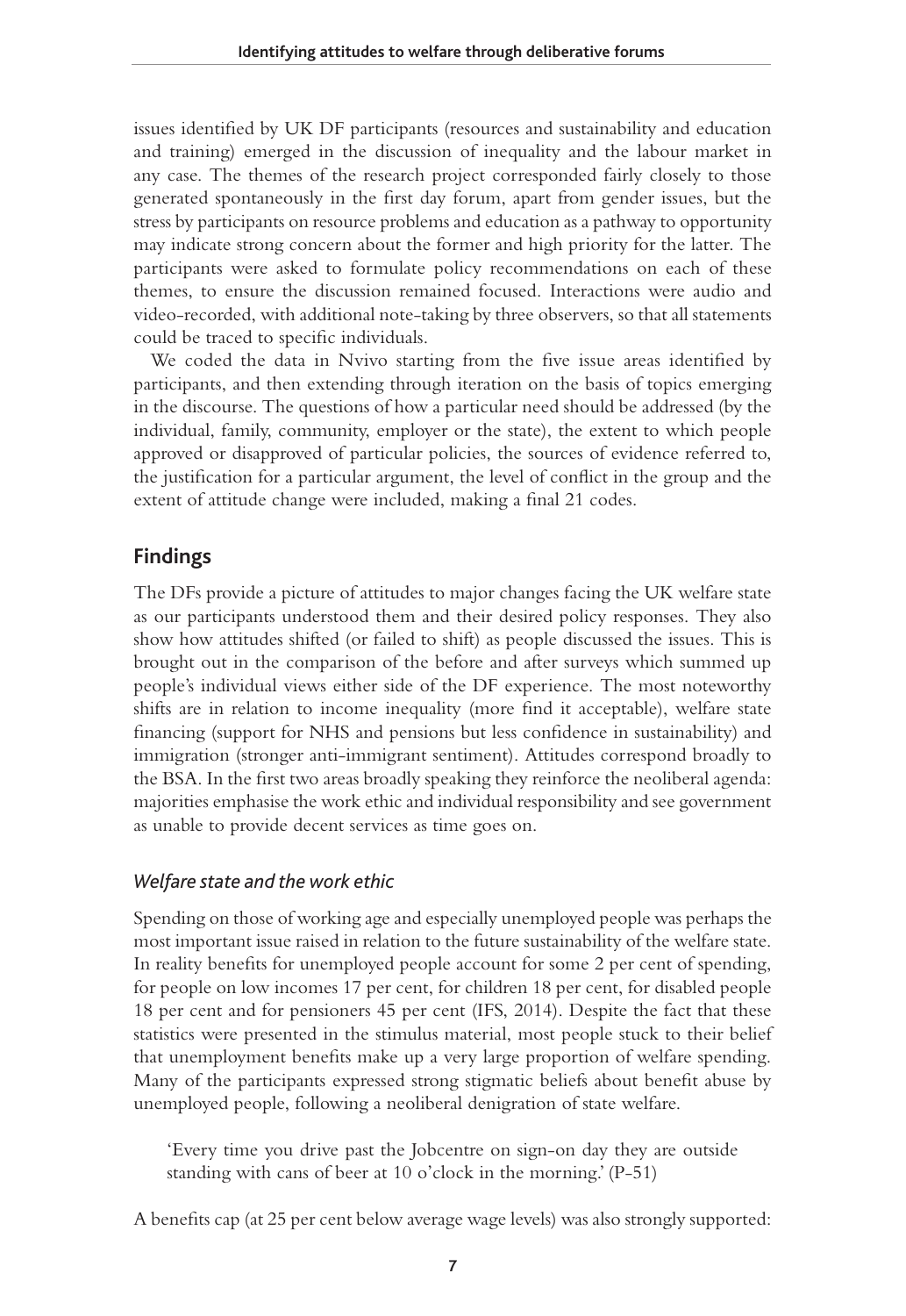'We'd achieve this by saving money on benefits and giving this back to employers, who can pay this back in the form of a higher minimum wage.' (P-81)

There is also some support for greater social equality and a lot of unease about conditions at the bottom of the labour market. Concern was expressed about zerohour contracts (although the only participant on such a contract said she valued flexibility in working hours) and about insecurity. The best way forward was seen in individual work ethic terms of a higher minimum wage and improved opportunities (further discussed in relation to education and the leading theme when the forum turned to future directions for welfare), rather than state redistribution through tax and benefits. In the final recommendations, all agreed that zero-hours contracts should be abolished:

'people on zero-hour contracts, they're not entitled to the same things as permanent full-time employees…they don't qualify for sick pay, there's no guarantee of work, they're not paying the…tax or National Insurance…they can't get loans, they can't get a mortgage, they don't know when they're working, they have really no say.' (P-45)

There was extensive discussion of competition from immigrants for jobs (see the section on immigration, below) and this was the main reason most participants wanted immigration curtailed. Most believed that UK nationals should have labour market priority over immigrants, although after discussion on practicalities this was diluted to a right-to-interview for nationals. There was support for compulsory work-experience for all school-children and, following the individualist and opportunity-centred theme of the discussion, stronger regulation of trade unions.

Structured survey respondents express similar views. BSA 2014 respondents are much less keen on benefit spending for people of working age, especially unemployed people, than they are for spending on pensions or healthcare. There is strong and increasing concern that benefits reduce work incentives. Fifty-two per cent of BSA respondents believe that beneits for the unemployed are too high and discourage work while 27 per cent believe that they are too low and cause hardship, and, perhaps most important, only 18 per cent believe that the system encourages people to take paid jobs (Taylor-Gooby and Taylor, 2015). In addition, a large majority (73 per cent) support a tight benefits cap. Similarly, in our DF before-and-after surveys, half of participants believed that social benefits and services tend to make people lazy, and 56 per cent believed that large inequalities are acceptable to reward talent and efforts. What was remarkable was that these statistics increased significantly to 71 per cent and 76 per cent respectively after the forum. There is a clear shift in attitudes towards a work-ethic opportunity society with greater inequalities and strict benefit constraints rather than a tax-and-spend redistributive welfare state. Participation in the debates strengthened the individualistic viewpoints of forum members.

#### *Welfare state finance, sustainability and population ageing*

The discussion of population ageing and intergenerational issues focused chiefly on resource issues and on concerns about the sustainability of pensions, the NHS and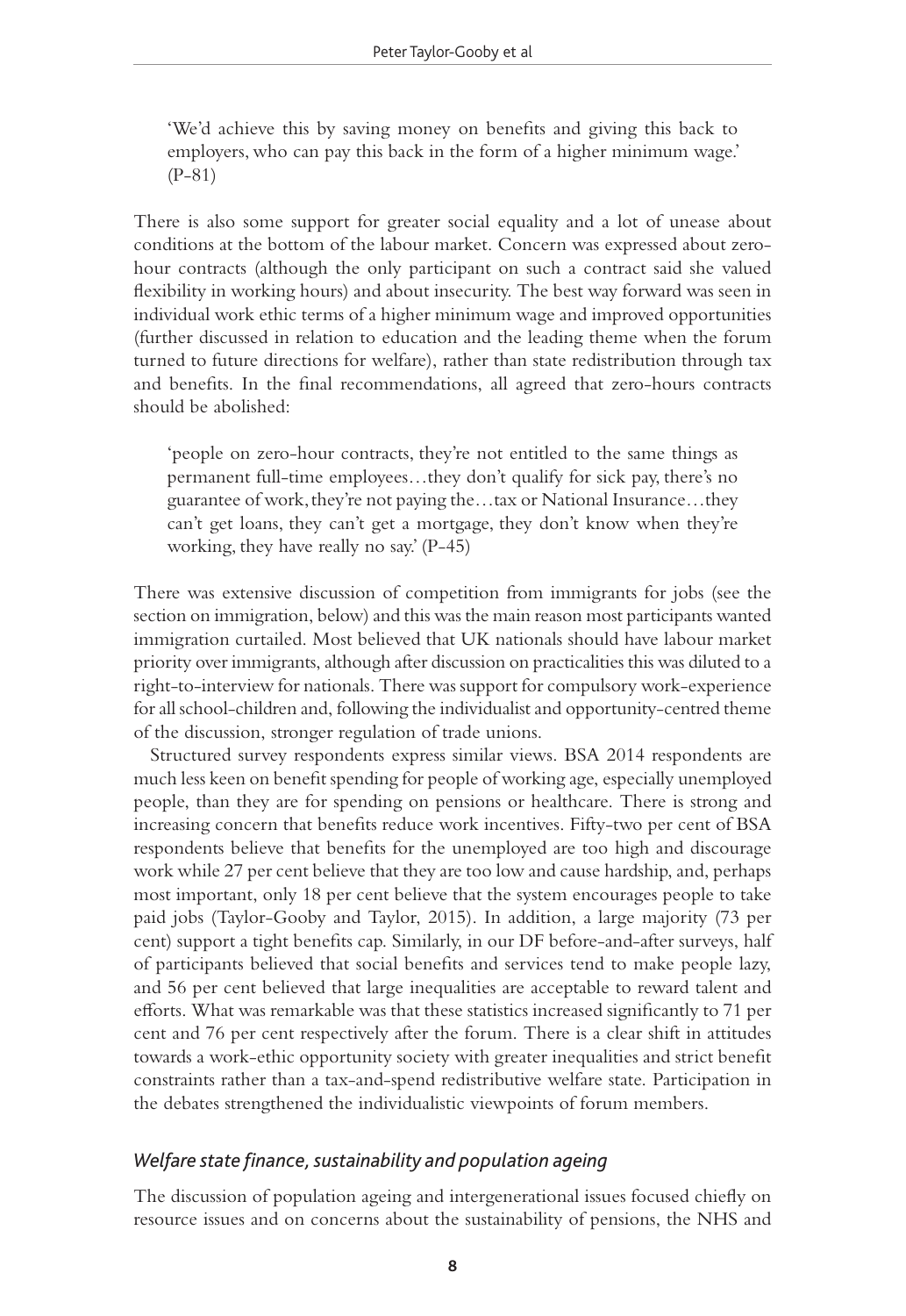community care, again fitting with a neoliberal mistrust in the capacity of the state to meet needs. The cost of benefits for people of working age, which bulked large in the minds of many participants (see discussion of unemployment below), was identified (counterfactually) as the most important pressure on spending. However, it is clear that participants value highly what are in fact the major-spending state services (NHS and pensions), following a welfare state agenda. Despite this, they move to a neoliberal market-centred approach. While they regard state provision as highly, they also see it as unsustainable, as this interchange, to general assent, indicates:

'That will be gone; the NHS will be gone in five years.' (P-80)

'Yes, and that to me is just awful that we'll lose that.' (P-90)

'If we keep doing what we're doing the whole thing is going to be bankrupt…It will have to change, it's got to change, but I mean, it's the biggest gift that...I mean, it's a thing of beauty, isn't it?' (P-80)

'Absolutely, the best thing England's ever introduced.' (P-87)

Similarly, in another group:

'The pensions are rubbish.' (P-46)

'I don't think there will be a state pension in 2040.' (P-42)

'The state pension probably won't exist. I think we are all in agreement on that.' (P-68)

Among final recommendations was an obligation for people to pay a percentage of their wage into a private pension scheme (only one participant disagreed) and support for healthier lifestyles to reduce NHS costs.

Participants also repeatedly criticised the lack of transparency in government spending and felt the authorities should be more accountable, summed up in one group as follows:

'Somebody's given  $\mathcal{L}$ 10,  $\mathcal{L}$ 15,  $\mathcal{L}$ 20 million, whether it be council or a government department, they've got to say what they're spending the money on, where they're spending the money and what are going to be the beneits to us as, as part of the society, yes, so there's got to be more accountability… and more transparency.' (P-83)

In discussion of how funding shortfalls might be met there was little support for tax increases. Tax was discussed mainly in terms of tax evasion by large multinational corporations. A significant proportion of participants believed that high earners should not be taxed more:

'I feel quite strongly, if you are bettering yourself: why should you pay twice as much tax as other people? It's your money, you're earning it.' (P-44)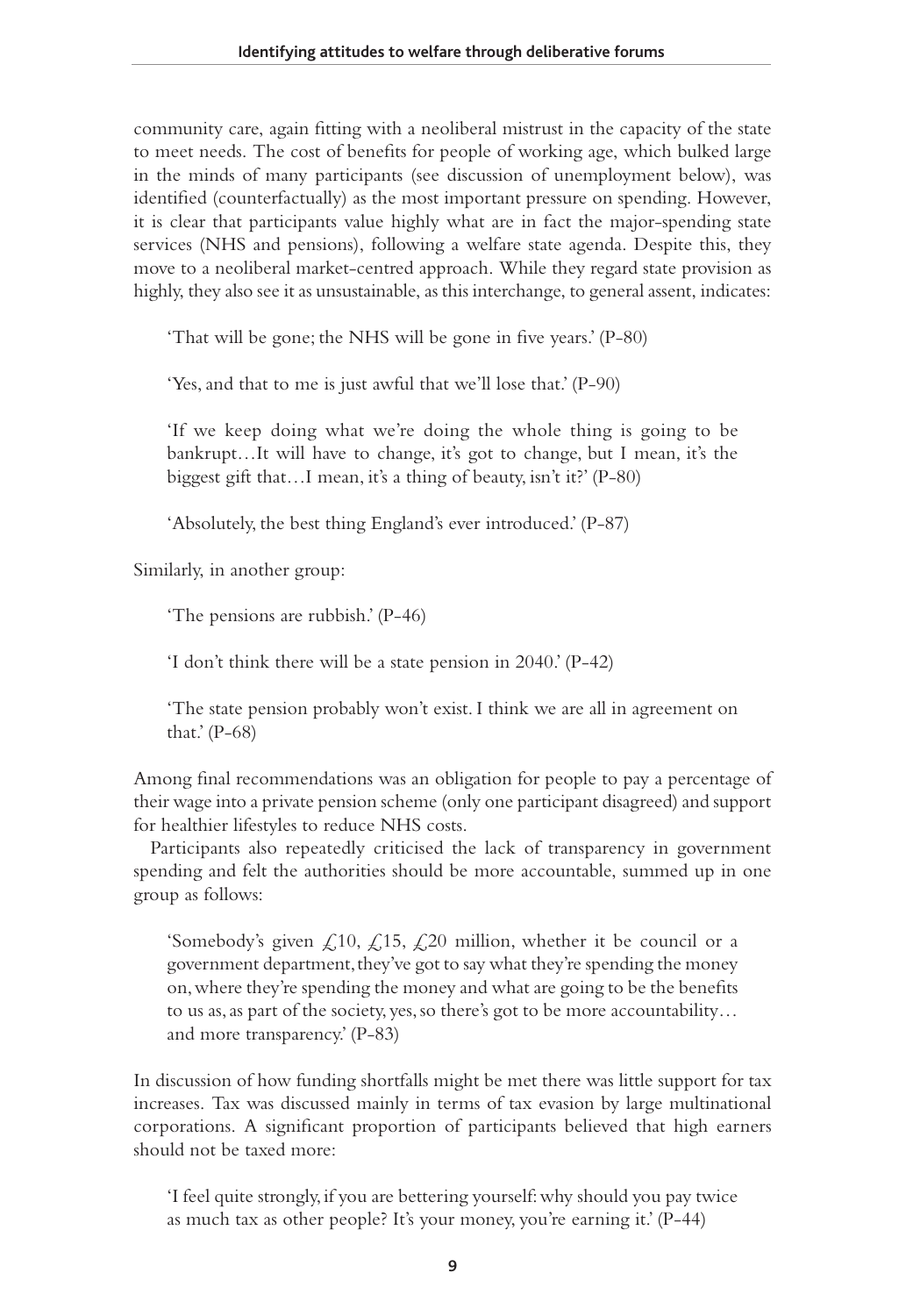Most participants, however, supported pay ceilings for high earners in large corporations (with only two disagreeing).

The earlier discussion of sustainability led to recommendations for pension privatisation, but the area is clearly one of tension. In relation to population ageing, the real concern about sustainability of pensions was relected in a recommendation from one breakout group to increase the retirement age to between 70 and 75 and sharply cut funding for state pensions, provoking substantial disagreement in the final plenary. Similarly, the idea of abolishing the state pension and making private pensions compulsory was controversial, with one of the three break-out groups arguing for retention of at least some state pension provision funded by higher national insurance contributions ('it's a safety net for everyone, you know, you need that' (P-47)).

The other two groups were in favour of means-testing and privatisation to contain the pressures on the state of an ageing population:

'It's going to be a totally diferent system in 25 years' time than it is today… it's just going to be impossible.' (P-86)

'It's straightforward, you've earnt this amount of money…we're not going to be paying you a pension.' (P-48)

'Yes, we've got to shift that thought process...away from relying on benefit and state pension.' (P-62)

Structured survey data shows a similar picture of concern about welfare state costs, with somewhat more enthusiasm for state provision in pensions, healthcare and education. Most people in the UK think the government should be responsible for and provide generous pensions and healthcare but there is real concern about the future. BSA shows about 70 per cent of respondents supporting higher spending on the NHS and pensions (Curtice and Ormston, 2015). Seventy-four per cent believed that the NHS faces a 'major' or a 'severe' funding problem. Only around a half (48 per cent) believe that it 'will still be paid for by taxes' and be 'free to all' in a decade.

Similarly, DF participants agreed that pensions and healthcare should be a government responsibility, but were more pessimistic about the sustainability of the welfare state and supportive of cuts. The experience of taking part strengthened rather than weakened these attitudes. Seventy-four per cent thought that the NHS should be entirely a government responsibility before the DF, with 68 per cent for pensions. Corresponding statistics after the DFs were 32 and 38 per cent. Most people assumed that private responsibility would dominate. The reason for pessimism was clear: 56 per cent stated that the UK would not be able to aford current levels of pensions in 2040 before the DFs, rising to 79 per cent afterwards.

A substantial group of DF participants were uncertain about spending policies before taking part in the discussions (37 per cent in favour of decreasing taxes at the cost of cutting social spending, against 23 per cent in favour of maintaining the status quo, and the plurality, 40 per cent, undecided). After the discussions more of the undecided group shifted to support more spending, but the balance remained in favour of cuts: 47 per cent against 40 per cent, with 13 per cent neutral, relecting the acceptance of the pressures but the valuing of pensions and the NHS. It can be seen that this is a nuanced neoliberalism – pro-welfare state in principle, but mistrustful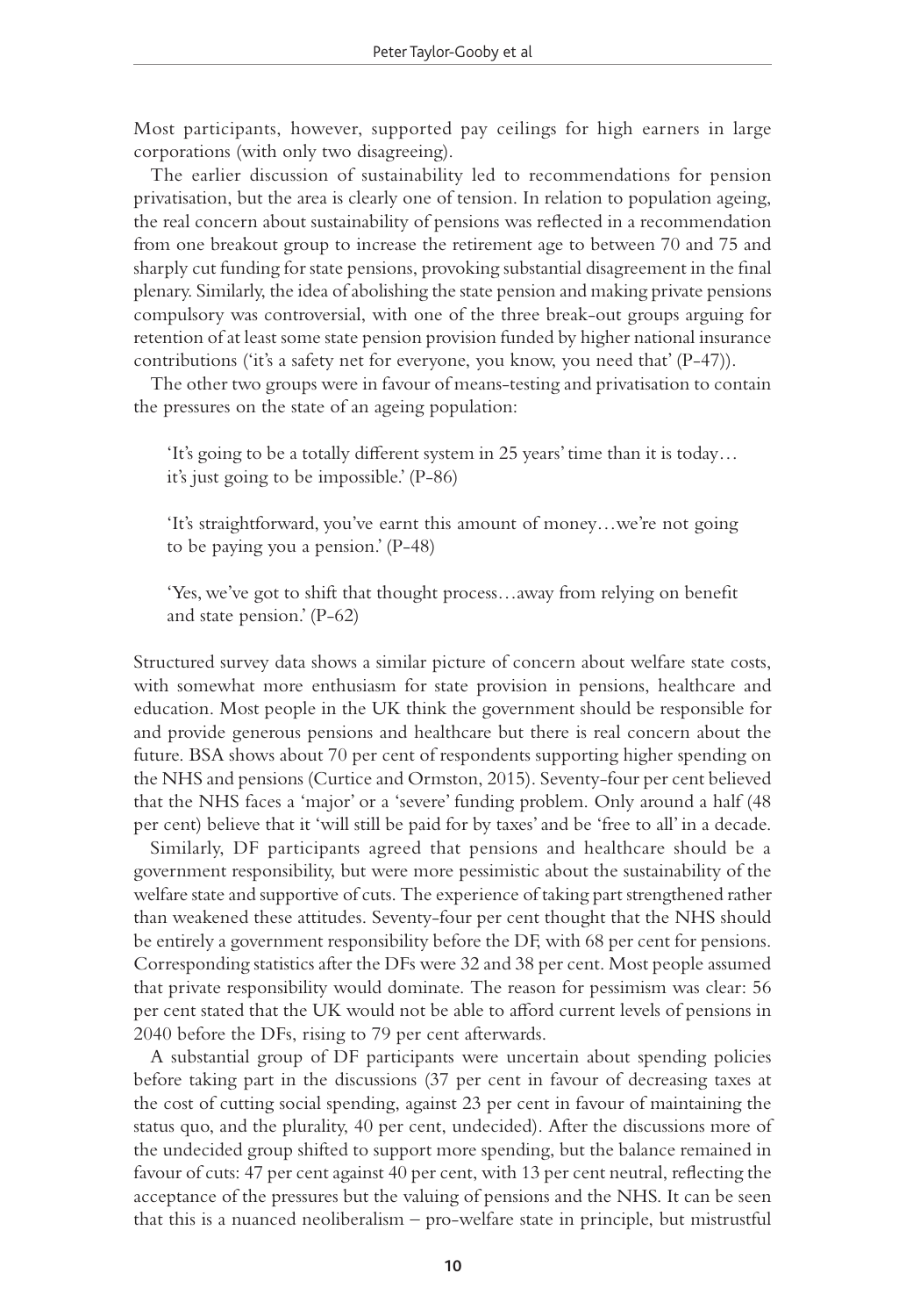of state capacity in practice. In general, the future of the welfare state is seen as more market-centred. In relation to work, individual responsibility is valued. In relation to healthcare and pensions – the major services for those out of the labour market – the picture is more complex.

Immigration adds a further layer to the complexity of market-centred ideas.

#### *Immigration*

Immigration, selected as the most important topic by participants on Day One, is clearly a central issue, with a large majority endorsing much stricter border controls. This conflicts with an ideal typical neoliberalism that would value a free (and presumably globalised) market in labour (assuming immigrants are seen as primarily workers not benefit claimers) but fits with ideas of individual responsibility that would include ensuring that people can protect themselves against competition from those who work for lower wages.

Most participants (who included three recent immigrants) believed that immigration is too high and (mistakenly – see Dustmann and Frattini, 2013) that current rates put severe strain on job opportunities and on housing, although some also pointed to benefits from immigration in diversity and the value of skilled workers to the economy and the NHS. Most people claimed that immigrants tended to put more pressure on the welfare state than denizens. All participants agreed that there should be a points-based system limiting immigration and this was prominent in the inal policy recommendations. Potential immigrants:

'must have language, a promise of a job, be able to employ people, no health issues, no criminal record, money in the bank…Incomers need to bring something to the system.' (P-70)

Participants argued for harsher policing of immigrants, for example, that immigrants should be tracked through ID cards, and that any conviction should result in deportation:

'if [immigrants] come here and they are naughty, send them home.' (P-72)

A minority of participants acknowledged that economic emigration should also be taken in consideration when discussing the introduction of immigration caps, especially with regard to a potential 'brain drain' and the need for skilled migrants:

'British people are going to go and follow the money abroad so, we're going to have to get other people in.' (P-43)

This argument was incorporated in the final recommendation for a points-based system, but did not afect the majority conviction that competition from immigrants was highly damaging to most people's interests.

The argument that immigrants' rights to benefit should be severely curtailed corresponds to indings from the BSA Survey: 40 per cent of the 2014 BSA sample believe that immigrants from outside the EU should never receive UK benefits and 66 per cent that entitlement should be limited to six months; corresponding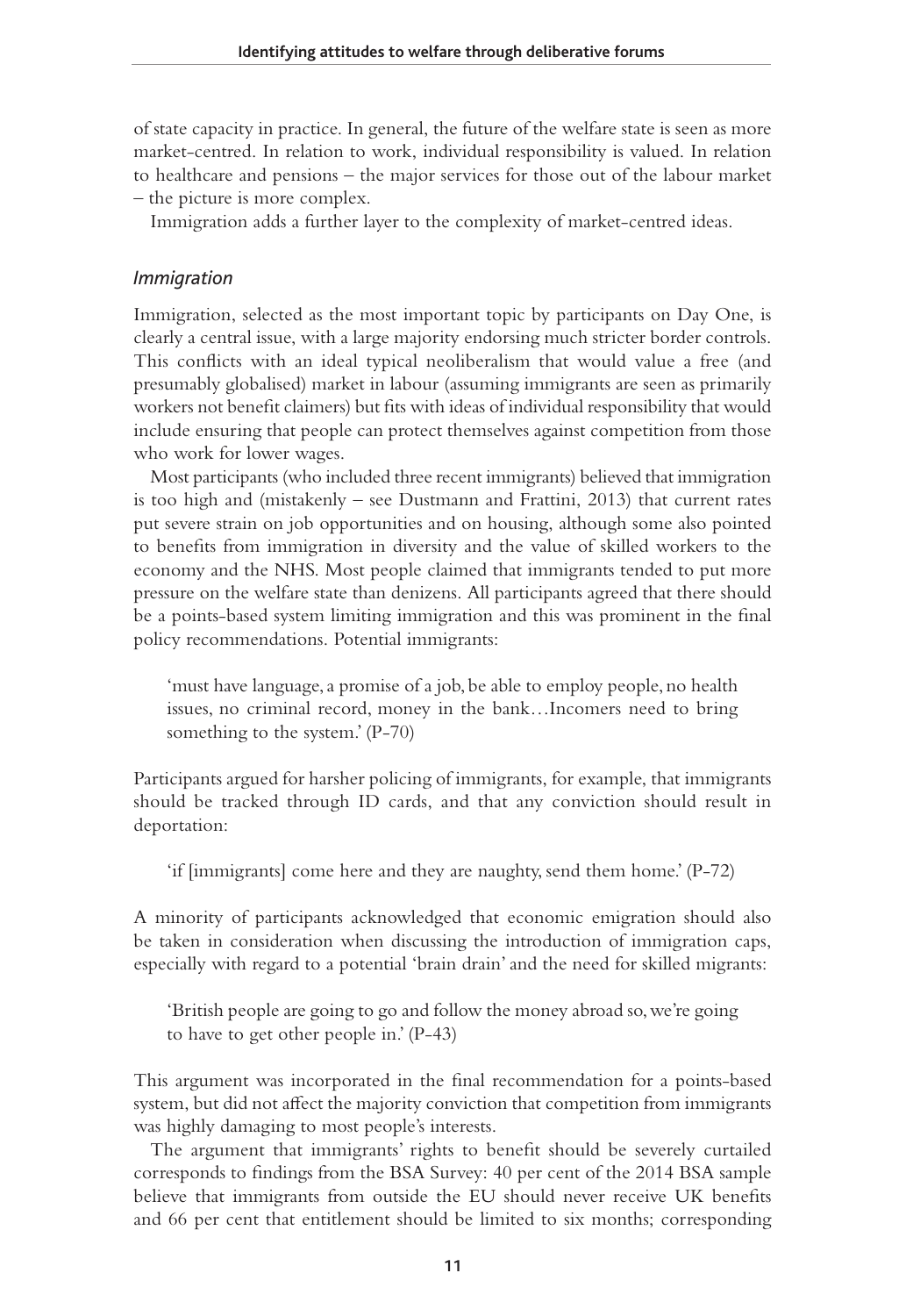attitude statistics for EU immigrants are 26 and 59 per cent (Taylor-Gooby and Taylor, 2015, Table 1). The before-and-after surveys for the DF indicate that the process of discussion shifted views against immigration. A majority (50 per cent before the event, 71 after) believed that immigrants should be granted rights to social benefits and services only after having worked and paid taxes for at least a year, and that immigrants tend to receive more than they contribute (47 per cent before, 56 after). These are substantial shifts in the group and appeared to be inluenced by the arguments made by some participants which were based on personal experience of immigrant workers undercutting accepted pay rates.

The forum participants linked education and training to labour market and state responsibility in a way that casts further light on neoliberalism and the individual.

#### *Training, education and social investment*

Education and training opportunities were stressed by almost all forum participants as key to addressing problems of inequality and here the state was seen as having an important role and as able to make a major contribution. These themes emerged in relation to the topic of education and also in discussion of welfare state financing, income inequality and unemployment issues. Participants also endorsed childcare but only for those who are in paid work or contribute to society through other means such as voluntary work. They took seriously the 'new risk' (Taylor-Gooby, 2004) issues of low pay and poor job opportunities, especially for young people and women with dependent children, despite current high employment. The emphasis by DF respondents fits with the focus on individual as opposed to collective advance and the fact that redistributive policies played little part in the discussion.

Childcare was not extensively discussed as a major issue, although participants in two breakout groups called for more free or subsidised provision, including company crèches. Interestingly and again following the UK commitment to the work ethic, rather than any awareness of a potential benefit in child socialisation and early education, childcare was understood as a way to ensure that more parents were in paid work. Participants were reluctant to provide childcare for those who were not in the labour market:

'I think offer childcare to people who are working, the free childcare for people who are working, and should take it away from people.' (UK-80)

'Just take away from people who don't work.' (UK-88)

Education and training is endorsed because it allows those who make the efort to improve their lives as individuals within the more unequal system with weaker state provision that most participants see as inevitable. Many of the participants referred to apprenticeships as a positive policy and an expansion of apprenticeships was prominent on the inal list of priorities put forward at the end of the DF, to unanimous agreement:

'if you have got the education and [do an] apprenticeship, you are getting paid, you feel like you are doing something and something is going back into society.' (P-68)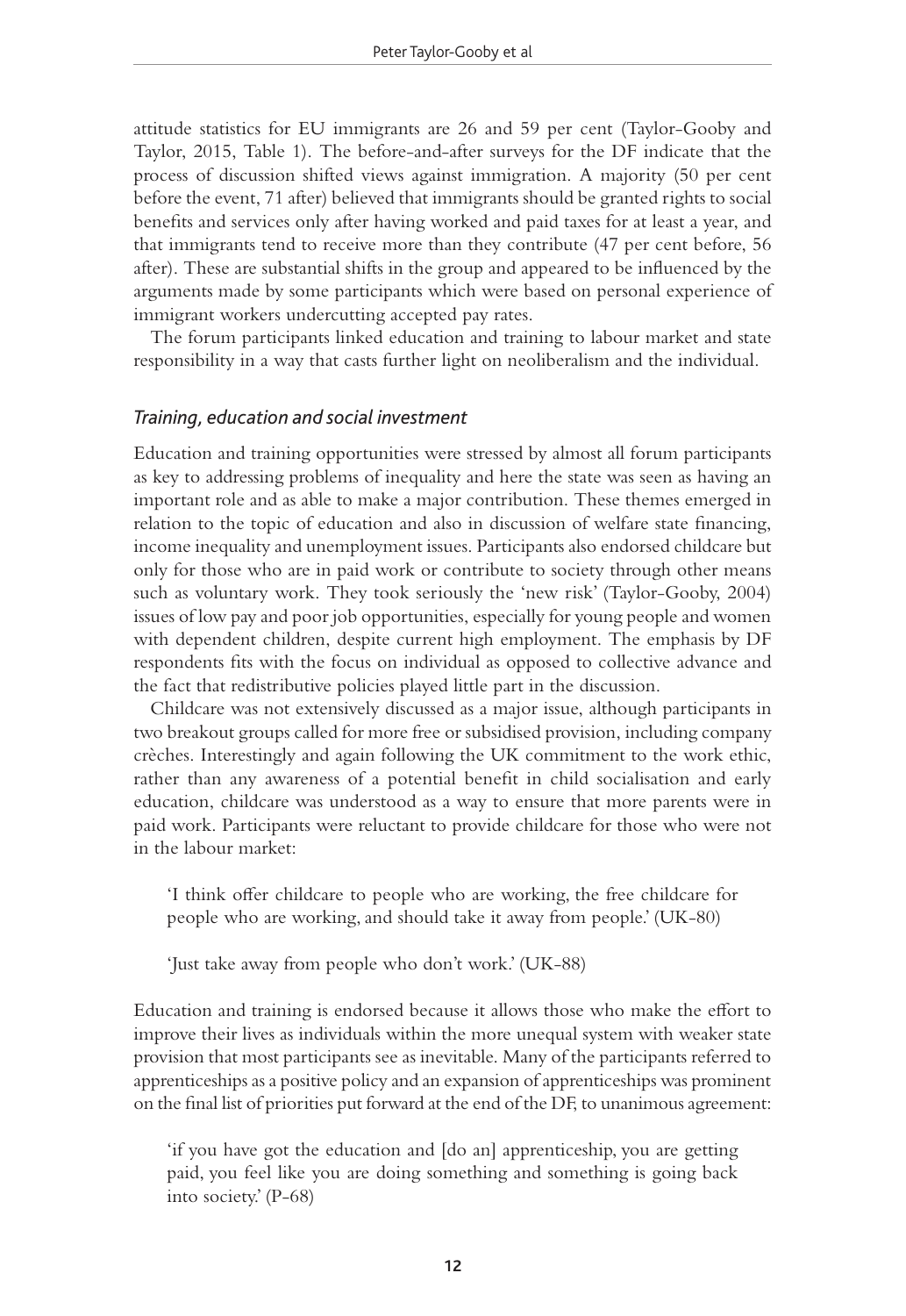And also to encourage employers to develop human capital:

'so invest in people, you know, see where their needs are, education, employment. They want to be more skilled, experienced. Like, you know big companies out there tell them to give people opportunities to develop themselves.' (UK-46)

Such policies are not extensively discussed in the structured welfare state surveys, possibly because this area is often categorised by academics separately from the welfare state although policies in it inluence welfare outcomes. We did not anticipate the consistent emphasis on it across almost all DF participants and it was not included in our before-and-after surveys.

#### **Discussion and conclusion: towards 'reluctant individualism'?**

This brief review of some of the most striking findings from the extended discussions in our DFs casts new light on what we know from structured surveys. Most people value the big-spending state services (especially the NHS and pensions) highly, but also stigmatise working-age beneit claimers and endorse individual responsibility. Two factors link these ideas to what might be seen as neoliberal individualism: most people misunderstand costs, exaggerating the scale of spending on workingage benefits over that on healthcare and pensions, and they mistrust the capacity of government to provide decent healthcare and pensions in the future, so that there will be little alternative to much greater individual responsibility in these areas too.

The findings also move beyond what structured surveys indicate in two ways: attitudes strengthen in both the areas mentioned above as a result of discussion. In addition, the widely-studied welfare chauvinism, that has been an important feature of UK political debate in recent years, is strengthened in a way that conlicts with pure free market neoliberalism but fits with individual determination to provide for self and dependents through paid work.

The impression of individual responsibility so far as the world of work goes is further reinforced by another inding: the fact that collective approaches to social issues are largely absent from responses in the forums. Ways forward mentioned in the more than 40 hours of discussion included some state regulation (in relation to immigration, stricter benefit regimes, enforcement of tax rules on multinational companies, requirements for employers to provide pensions, employ or interview UK nationals, and provide good afordable childcare, and banning zero-hour contracts). There were very few references to positive interventionist policies involving higher tax to expand state services or finance redistribution. Strikingly, there was no mention of other collective institutions such as trade unions or local government or even the voluntary sector as potential providers. These institutions tended to be seen as obstacles to the pursuit of individual opportunities.

In relation to the four research questions listed earlier (to do with the extent of individualism in UK welfare attitudes, the relationship with immigration attitudes, the particular issue of individualism and mass services and expectations for the future), the DFs endorse but build on existing knowledge. There is a committed and often enthusiastic individualism in labour market attitudes. People should be responsible for earning a living and too many people are seen to be work-shy, something which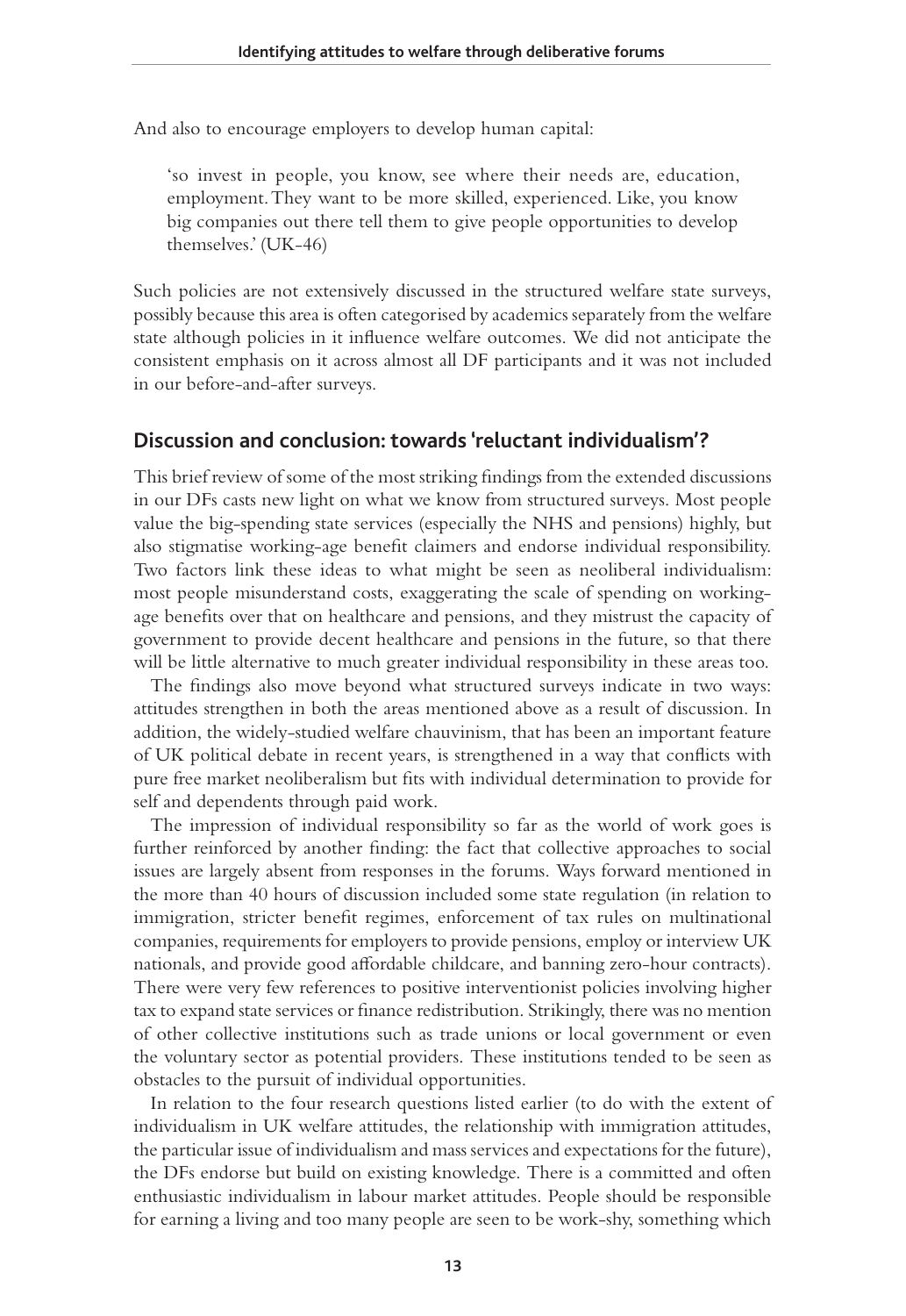welfare benefits are believed to encourage. Immigrants are often an extra burden on the welfare state and in any case generate unfair competition for those who strive honestly to support themselves in the labour market. However, the individualism which sees a much greater role for personal responsibility and privatisation in relation to the NHS and pensions is less whole-hearted. Most people in fact regard state provision as highly desirable, but think that the state will not be able to sustain it. This move towards a regretful individualism we term 'reluctant individualism', a converse to Keynes's 'reluctant collectivism' (George and Wilding, 1985).

The DFs also take our understanding of neoliberal individualism in a more positive direction. Endorsement of individual responsibility extends to a demand for state engagement in helping and supporting people into decently-paid work through education and especially training summed up in the keenness with which apprenticeships were endorsed throughout the discussion, emerging as the area of strongest consensus in the final plenary session. This links up with support for childcare (limited to families who contribute back to society through paid or voluntary work) which follows the logic of 'social investment' (Morel et al, 2012). It also suggests a shift in welfare efort away from older people (the current lion's share of welfare state spending) to younger age groups, provided they are actively pursuing or are in paid work.

The DF approach contributes to research on welfare state attitudes in three ways. It adds to the range of methods available and offers opportunities to examine how people link ideas and frame issues conceptually. Second, it enhances knowledge by taking forward that understanding of frameworks and in particular by showing how individual views in areas of initial majority opinion tend to strengthen through discussion to form a larger and more consensual majority view. Third, it helps develop theory, in this case by revealing some of the complexity of broadly individualist attitudes. Alongside the market individualism that promotes a work ethic lies a more reluctant individualism to do with the perception that state welfare faces major challenges and that individual responsibility in some areas is the only way forward. In addition, the individualism extends to the rejection of labour market competition from immigrants *contra* the principles of a free market. Also, most people see a role for government in regulating multinational corporations and developing active programmes to enhance opportunities for those who pursue them through interventions in education and training to improve prospects for workers and especially for younger people.

#### **References**

- Alesina, A. and Glaeser, E. (eds) (2004) *Fighting poverty in the US and Europe*, Oxford: Oxford University Press.
- Atkinson, A. (2007) The distribution of earnings in OECD countries, *International Labour Review*, vol 142, no 2, pp 41–60.
- Baldwin, P. (1990) *The politics of social solidarity*, Cambridge: Cambridge University Press.
- Baumberg, B., Bell, K. and Gaffney, E. (2012) *Benefits stigma in Britain*, London: Elizabeth Finn Care.
- Baumberg-Geiger, B., Reeves, A. and de Vries, R. (2017) Tax avoidance and beneit manipulation, in E. Clery, J. Curtice and R. Harding (eds) *British Social Attitudes 34*, London: NatCen.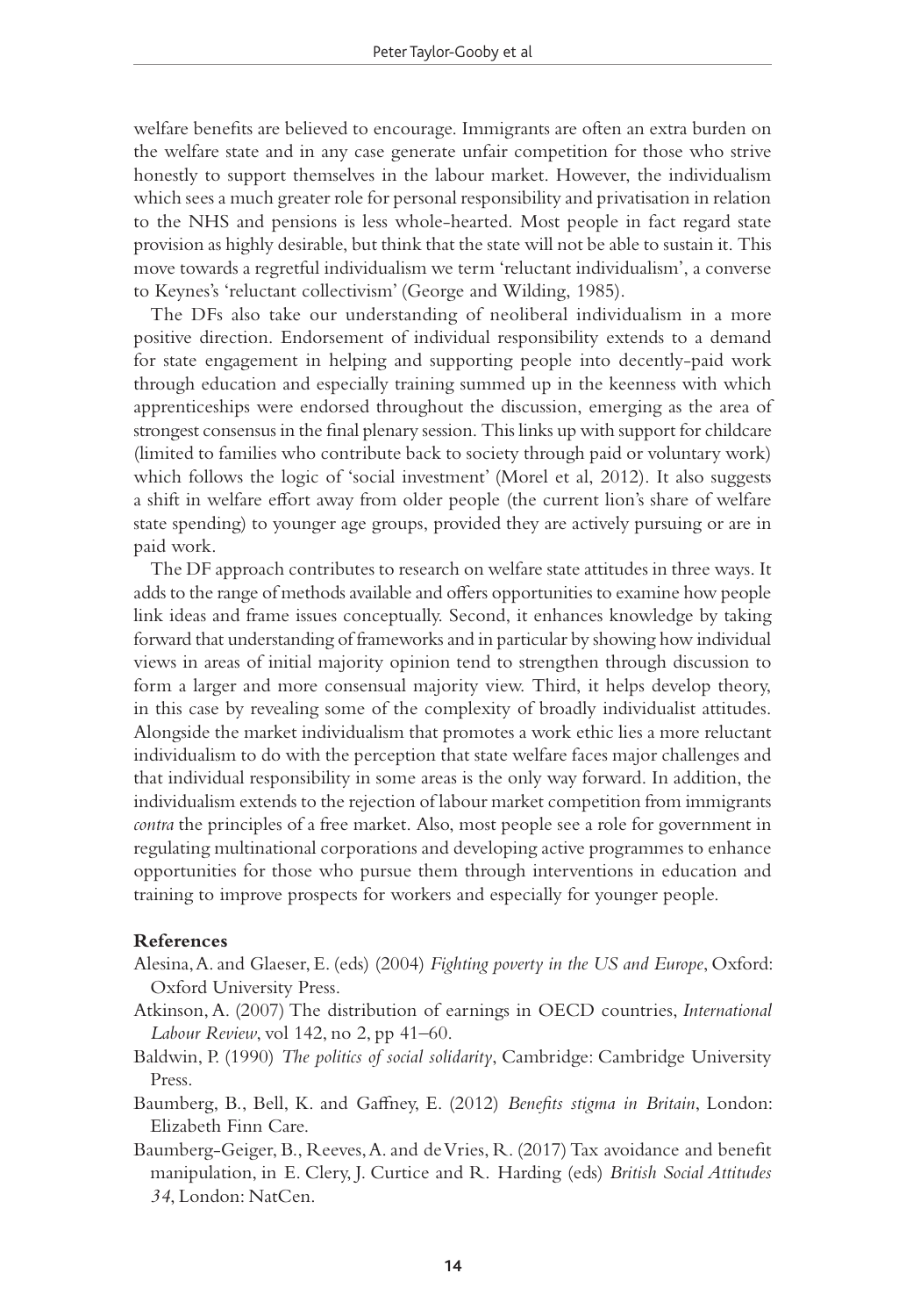- Blekesaune, M. and Quadagno, J. (2003) Public attitudes toward welfare state policies: A Comparative analysis of 24 nations, *European Sociological Review*, vol 19, no 5, pp 415–427.
- Bonoli, G. and Natali, D. (2012) *The politics of the new welfare state*, Oxford: Oxford University Press.
- Brown, R. (2011) *Group processes*, Oxford: Wiley-Blackwell.
- Burkhardt, C., Martin, R., Mau S. and Taylor-Gooby, P. (2011) Difering notions of social welfare?, in J. Clasen (ed)*Converging worlds of welfare?*, Oxford: Oxford University Press, pp 15–32.
- Carpini, M., Cook, F.L. and Jacobs, L. (2005) Public deliberation, discursive participation and citizen engagement, *Annual Review of Political Science*, vol 7, pp 315–344.
- Chambers, S. (2003) Deliberative democracy theory, *Annual Review of Political Science*, vol 6, pp 307–326.
- Chung, H. and Meuleman, B. (2017) European parents' attitudes towards public childcare provision: The role of current provisions, interests and ideologies, *European Societies*, vol 19, no 1, pp 49–68.
- Clery, E. (2016) Welfare, in *British Social Attitudes*, 33, www.bsa.*NatCen*.ac.uk/latestreport/british-social-attitudes-33/welfare.aspx
- Coughlin, R. (1980) *Ideology, public opinion and welfare policy*, Berkeley, CA: Berkeley University Press.
- Curtice, J. (2010) Thermostat or weathervane?, in A. Park, J. Curtice, K. Thomson, M. Phillips, E. Clery and S. Butt. (ed) *British Social Attitudes 26*, London: Sage.
- Curtice, J. and Ormston, R. (2015) Five years of coalition government, *British Social Attitudes* 32, www.bsa.*NatCen*.ac.uk/media/38973/bsa32\_keyindings.pdf
- Dryzek, J. (2010) *Foundations and frontiers of deliberative governance*, Oxford: Oxford University Press.
- Dustmann, C. and Frattini, T. (2013) The Fiscal Effects of Immigration to the UK, London: Centre for Research and Analysis of Migration, DP 22/13, http://www. cream-migration.org/publ\_uploads/ CDP\_22\_13.pdf accessed 11.1.2018.
- Christian, C., Frattini, T. and Preston, I. (2013) The efect of immigration along the distribution of wages, *The Review of Economic Studies*, vol 80, no 1, pp 145–173.
- Elstub, S. (2015) A genealogy of deliberative democracy, *Journal of Democratic Theory*, vol 2, no 1, pp 100–117.
- Elstub S. and McLaverty, P. (eds) (2014) *Deliberative democracy: Issues and cases*, Edinburgh: Edinburgh University Press.
- Emmenegger, P. (2012) *The age of dualization,* Oxford: Oxford University Press.
- Esping-Andersen, G. (1990) *The three worlds of welfare capitalism*, Cambridge: Polity.
- Eurostat (2017) *Social protection explained,* http://ec.europa.eu/eurostat/statisticsexplained/images/0/05/Means-tested\_social\_protection\_benefits%2C\_2013.png
- Finch, H. and Lewis, J. (2003) Focus groups, in J. Ritchie and J. Lewis (eds) *Qualitative research practice*, Thousand Oaks, CA: Sage, pp 170–198.
- Fishkin, J. (2011) *When the people speak*, Oxford: Oxford University Press.
- George, V. and Wilding, P. (1985) *Ideology and social welfare*, London: Routledge and Kegan Paul.
- Glennerster, H. (2009) *Understanding the inance of welfare*, Bristol: Policy Press.
- Goerres, A. and Prinzen, K. (2011) Can we improve the measurement of attitudes towards the welfare state?, *Social Indicators Research*, vol 109, no 3, pp 515–534.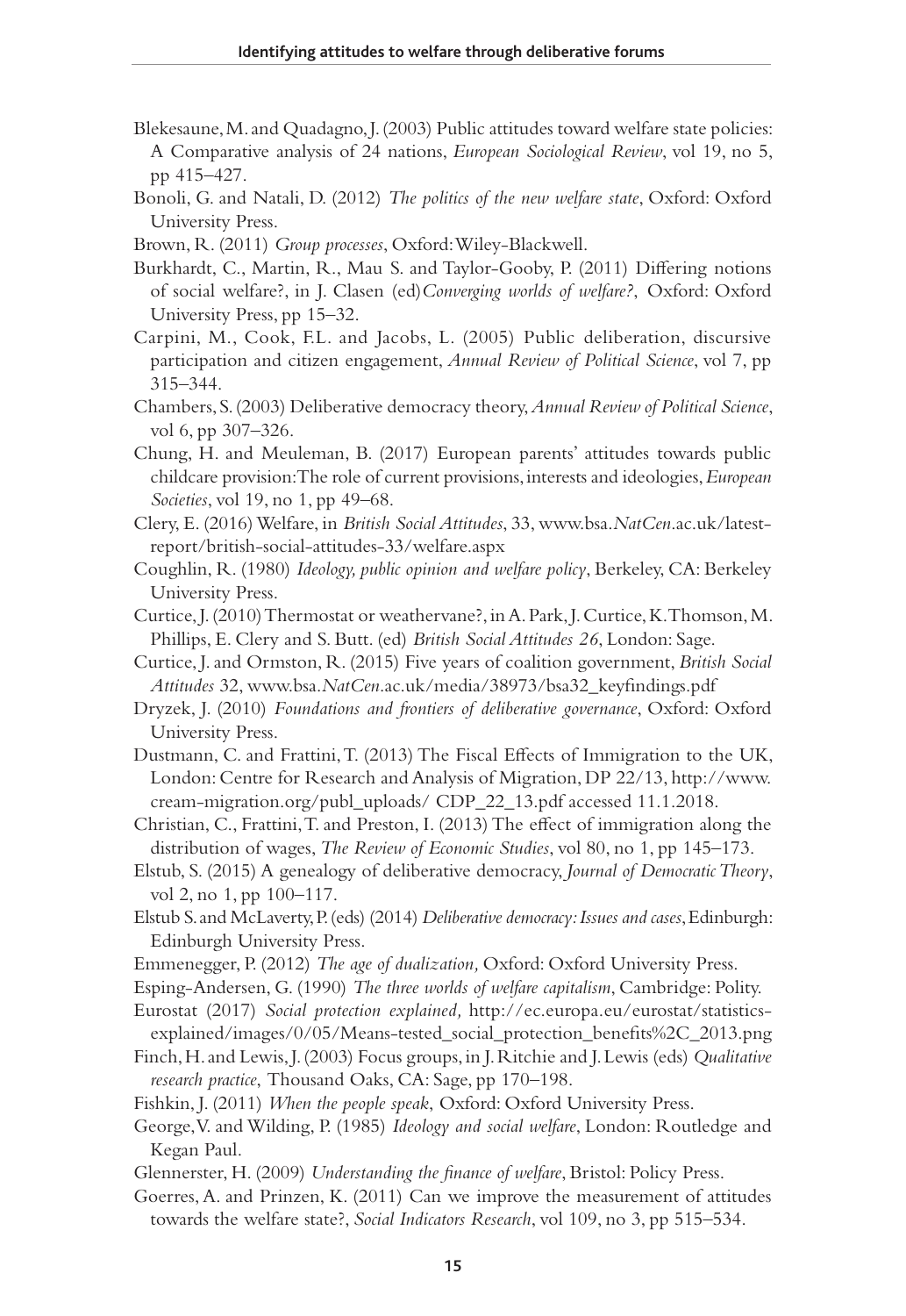- Gough, I. (2011) Welfare cuts, in K. Farnsworth and Z. Irving (eds) *Social policy in challenging times*, Bristol: Policy Press, pp 49–64.
- Green, F. (2006) *Demanding work*, Princeton, NJ: Princeton University Press.
- Hemerijk, A. (2013) *Changing welfare states*, Oxford: Oxford University Press.

Hobolt, S. (2016) The Brexit vote: A divided nation, a divided continent, *Journal of European Public Policy*, vol 23, no 9, pp 1259–1277.

- IFS (Institute for Fiscal Studies) (2014) *A survey of the GB benefit system*, IFS Briefing Note BN13 www.ifs.org.uk/uploads/publications/bns/BN13\_Benefits Survey\_2014.pdf
- Ipsos-Mori (2016) *Veracity index*, www.ipsos-mori.com/researchpublications/ researcharchive/3685/
- Iversen, T. and Wren, A. (1998) Equality, employment, and budgetary restraint, *World Politics*, vol 50, no 4, pp 507–546.
- King's Fund, The (2017) *Does the NHS need more money?*, www.kingsfund.org.uk/ publications/articles/big-election-questions-nhs-money
- Korpi, W. (1983) *The democratic class struggle*, London: Routledge.
- Kriesi, H,, Grande, E,, Dolezal., M, Helbling, M., Hoglinger, D., Hutter, S. and Wuest, B. (2012) *Political conlict in Western Europe*, Cambridge: Cambridge University Press.
- Kumlin, J. and Svallfors, S. (2012) Class, values, and attitudes towards redistribution: A European comparison, *European Sociological Rreview*, vol 29, no 2, pp 156–167.
- Larsen, C. (2008) The institutional logic of welfare attitudes, *Comparative Political Studies*, vol 41, no 2, pp 145-168.
- Lupton, R., Burckhardt, T., Hills, J., Stewart, K. and Vizard, P. (eds) (2016) *Social policy in a cold climate*, Bristol: Policy Press.
- Marshall, T.H. (1950) *Citizenship and social class and other essays*, Cambridge: Cambridge University Press.
- Mau, S. (2015) *Inequality, marketization and the majority class*, Basingstoke: Palgrave Macmillan.
- Mewes, J. and Mau, S. (2013) Globalization, socio-economic status and welfare chauvinism, *International Journal of Comparative Sociology*, vol 54, no 3, pp 228–245.
- Migration Observatory (2016) UK Public Opinion toward Immigration, http:// www.migrationobservatory.ox.ac.uk/resources/brieings/uk-public-opiniontoward-immigration-overall-attitudes-and-level-of-concern/ accessed 11.1.2018.
- Miller, D. (1976) *Social justice*, Oxford: Oxford University Press.
- Morel, N., Palier, B. and Palme, J. (2012) *Towards a social investment welfare state?*, Bristol: Policy Press.
- Moufe, C. (2009) *The democratic paradox*, London: Verso.
- Narayan, D. (2000) *Voices of the poor*, Oxford: Oxford University Press.
- NatCen (2017) *British social attitudes*, www.bsa.NatCen.ac.uk/
- OBR (Office for Budget Responsibility) (2014) *Welfare trends report*, http:// budgetresponsibility.org.uk/docs/dlm\_uploads/Welfare\_trends\_report\_2014\_ dn2B.pdf
- OBR (Office for Budget Responsibility) (2015) *Fiscal sustainability report*, http:// budgetresponsibility.org.uk/docs/dlm\_uploads/49753\_OBR-Fiscal-Report-Web-Accessible.pdf
- Ofe, C. (1984) *Contradictions of the welfare state*, London: Hutchinson.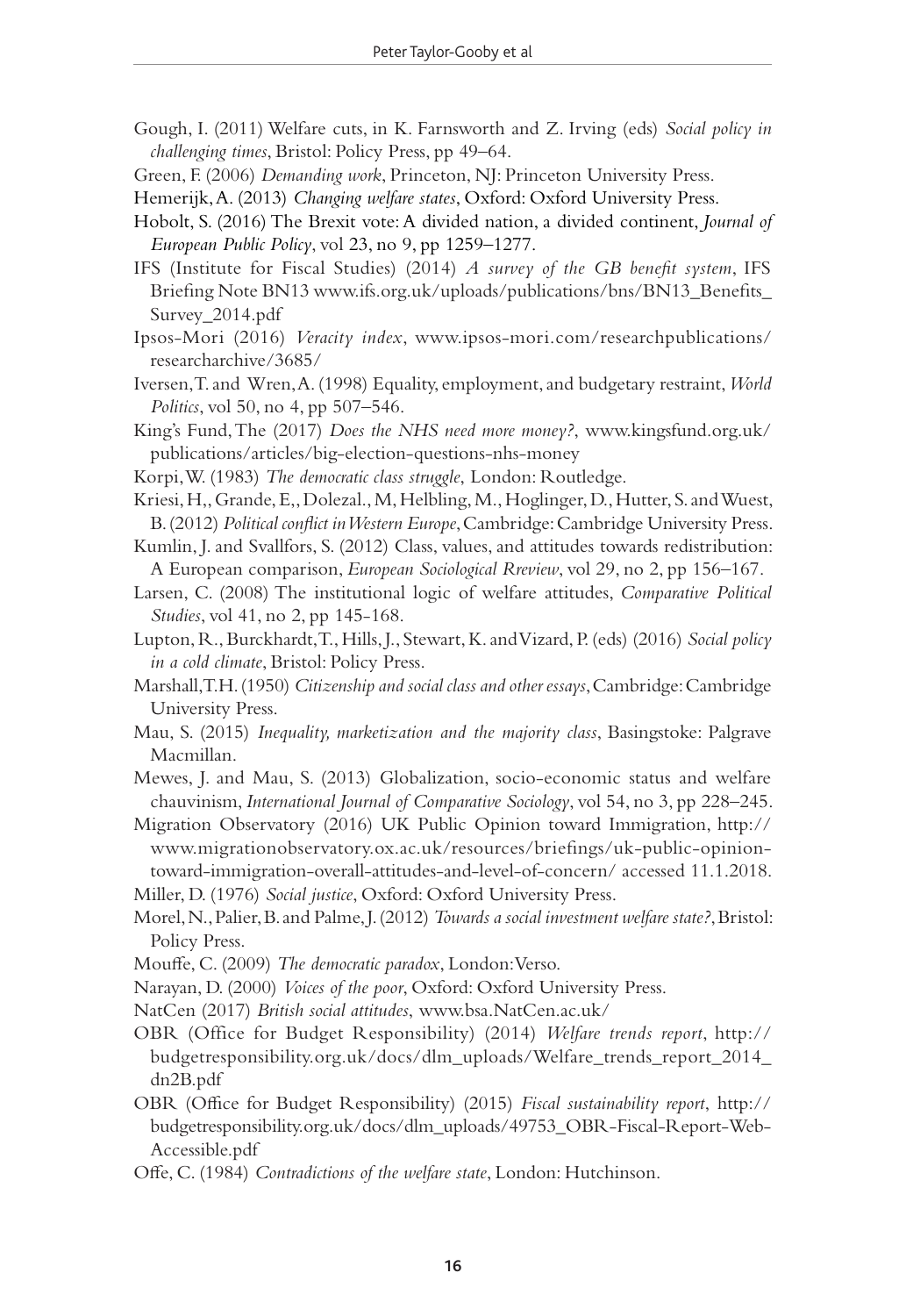ONS (Office for National Statistics) (2017) Quarterly UK public services productivity (experimental statistics): April to June 2017, www.ons.gov.uk/ employmentandlabourmarket/peopleinwork/labourproductivity/articles/ quarterlypublicserviceproductivityexperimentalstatistics/apriltojune2017

Palier, B. (2010) *A long goodbye to Bismarck?*, Amsterdam: Amsterdam University Press.

- Pearce N. and Taylor E. (2013) Government spending and welfare, in *British Social Attitudes* 30, www.bsa.natcen.ac.uk/latest-report/british-social-attitudes-30/ spending-and-welfare/introduction.aspx
- Pierson, P. (2001) *The new politics of the welfare state*, Oxford: Oxford University Press.
- Reeskens, T. and van Oorschot, W. (2017) Conceptions of citizenship and tolerance towards migrants, in K. Banting and W. Kymlicka (eds) *The strains of commitment*, Oxford: Oxford University Press.

Renn, O. (2008) *Risk*, London: Earthscan.

- Rothstein, B. (2005) S*ocial traps and the problem of trust*, Cambridge: Cambridge University Press.
- Scharpf, F. and Schmidt, V. (eds) (2000) *Welfare and work in the open economy: Volume I,* Oxford: Oxford University Press.
- Scott, J. and Cleary, A. (2013) Gender roles: An incomplete revolution?, *British Social*  Attitudes 30, www.bsa.NatCen.ac.uk/media/38457/bsa30\_gender\_roles\_final.pdf
- Steiner, J. (2012) *The foundations of deliberative democracy*, Cambridge: Cambridge University Press.
- Svallfors, S. (2010) *Public attitudes*, in F.G. Castles, S. Leibfried, J. Lewis, H. Obinger and C. Pierson (eds) *The Oxford handbook of the welfare state*, Oxford: Oxford University Press, pp 241–251.
- Taylor-Gooby, P. (1985) *Public opinion, ideology and the welfare state*, London: Routledge.
- Taylor-Gooby, P. (2004) *New Risks, New Welfare*, Oxford: Oxford University Press.
- Taylor-Gooby, P. and Leruth, B. (2018) *Attitudes, aspirations and welfare*, Basingstoke: Macmillan.
- Taylor-Gooby, P. and Martin, R. (2010) Fairness, Equality and Legitimacy: a qualitative comparative study of Germany and the UK, *Social Policy and Administration*, vol 44, no 1, pp 85–103.
- Taylor-Gooby, P. and Taylor, E. (2015) Beneits and welfare, *British Social Attitudes* 32, www.bsa.NatCen.ac.uk/media/38977/bsa32\_welfare.pdf
- Taylor-Gooby, P., Leruth, B. and Chung, H. (2017) *After austerity*, Oxford: Oxford University Press.
- Telegraph (2010) David Cameron, www.telegraph.co.uk/news/politics/6961675/ David-Cameron-net-immigration-will-be-capped-at-tens-of-thousands.html
- Teney, C., Lacewell, O. and De Wilde, P. (2013) Winners and losers of globalization in Europe, *European Political Science Review,* vol 6, no 4, pp 575–595.
- Triandafyllidou, A., Modood, T, and Meer, A. (2011) *European multiculturalisms*, Edinburgh: Edinburgh University Press.
- Van Der Waal, J., De Koster, W. and Van Oorschot, W. (2013) Three worlds of welfare chauvinism?, *Journal of Comparative Policy Analysis: Research and Practice*, pp 1–18
- Van Kersbergen K. and Vis, B. (2014) *Comparative welfare state politics*, Cambridge: Cambridge University Press.
- Van Oorschot, W. (2006) Making the diference in social Europe, *Journal of European Social Policy*, vol 16, 1, pp 23–42.